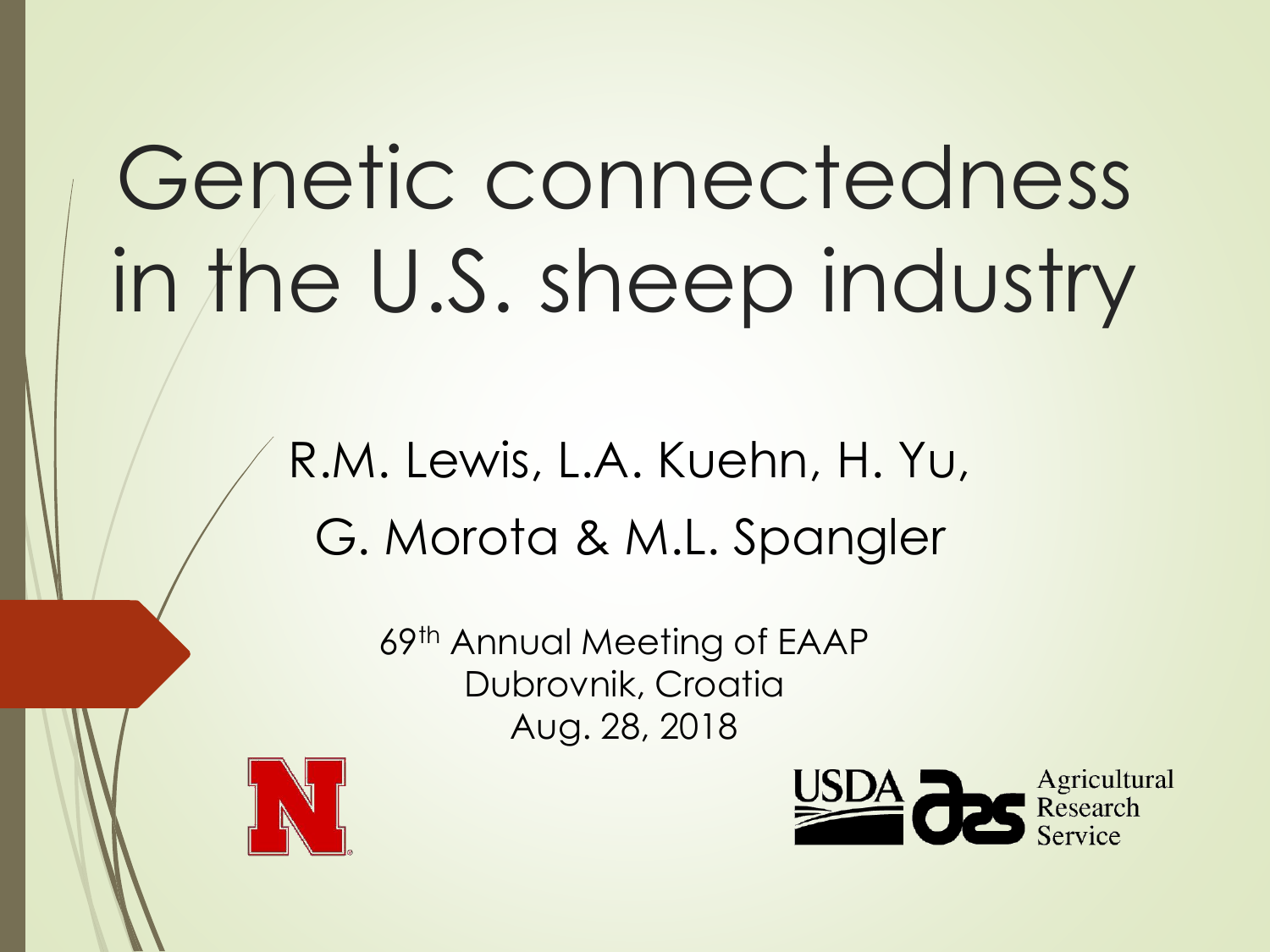

**For the invitation (Joanne Conington)**  $\blacksquare$  To ASAS and EAAP for financial support



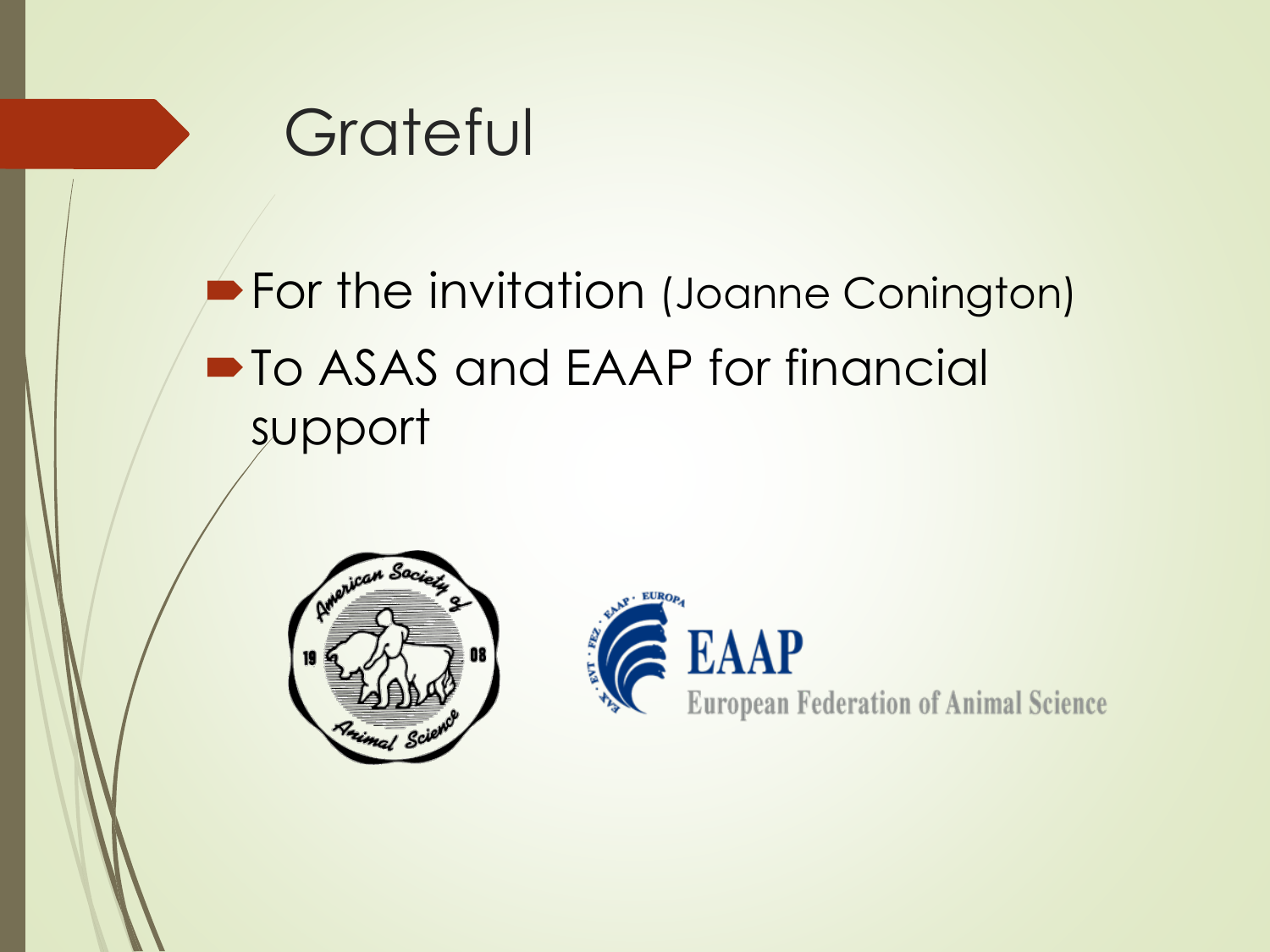### Today's talk

Will not include discussion of: • Theoretical considerations of connectedness statistics

Genomic selection (at least not directly)

U.S. politics

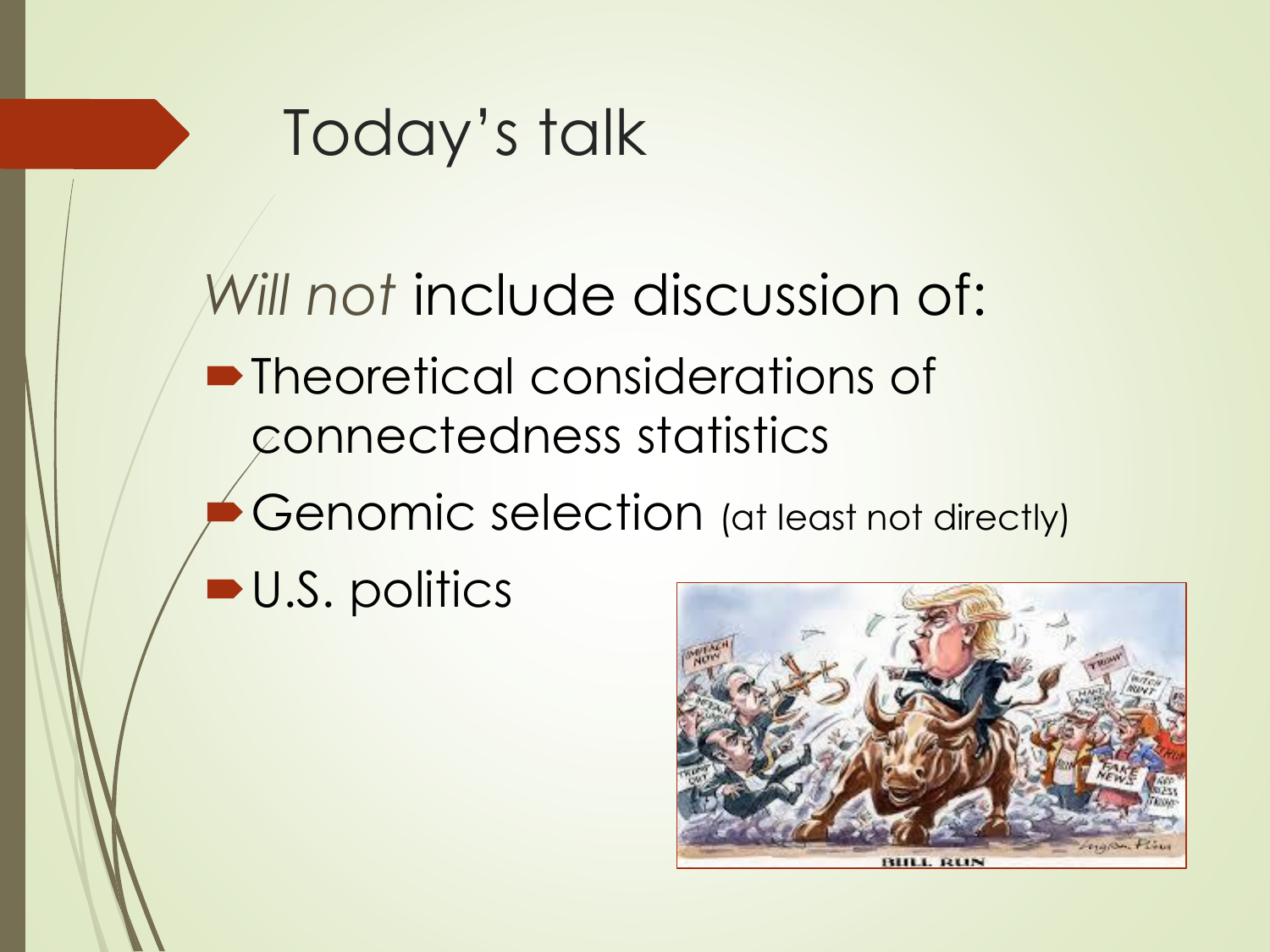## Today's talk

#### *Will* include discussion of:

- My perspective on connectedness
- Connectedness among flocks within the U.S. sheep industry
- **Potential to strengthen** connectedness with genomic relatedness
- Use of connectedness to target sheep for genotyping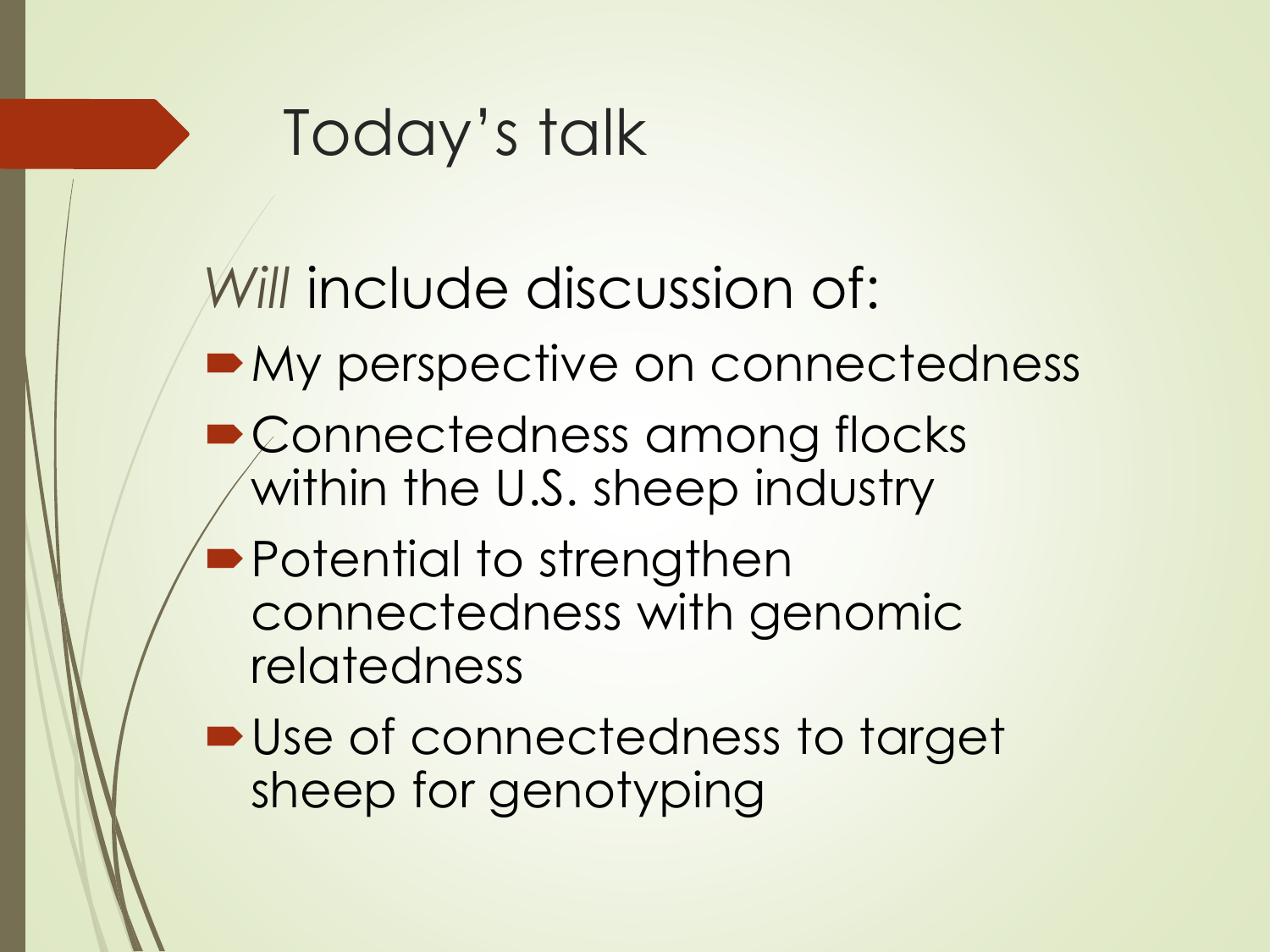#### My perspective



 $\blacktriangleright$  f and s fixed  $\triangleright f_1 - f_2$  estimable  $\triangleright$   $s_1$  –  $s_2$  estimable  $\blacktriangleright$  f fixed; s random

 $\triangleright f_1 - f_2$  estimable

 $S_1 - S_2$  estimable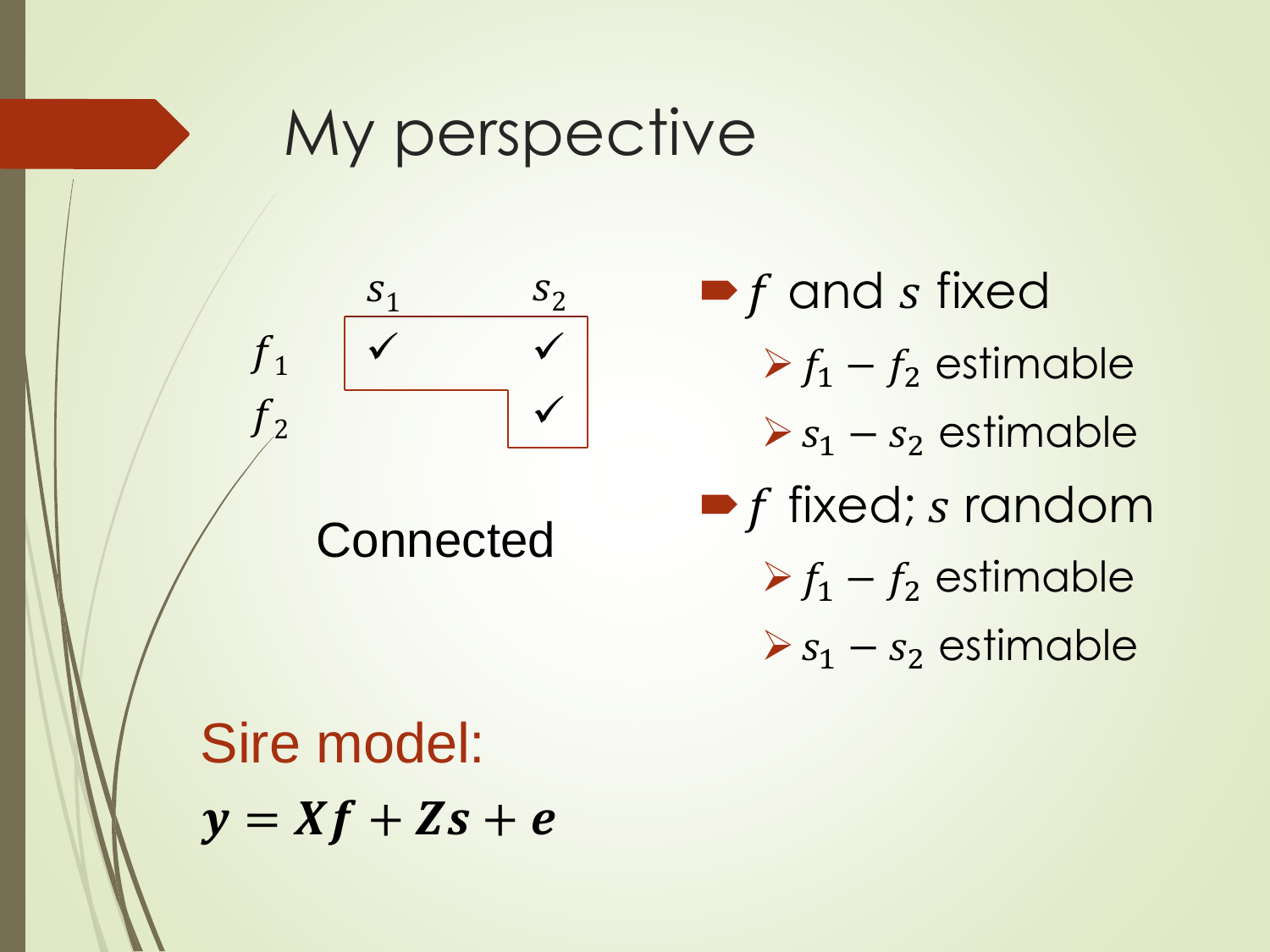



 $S_2$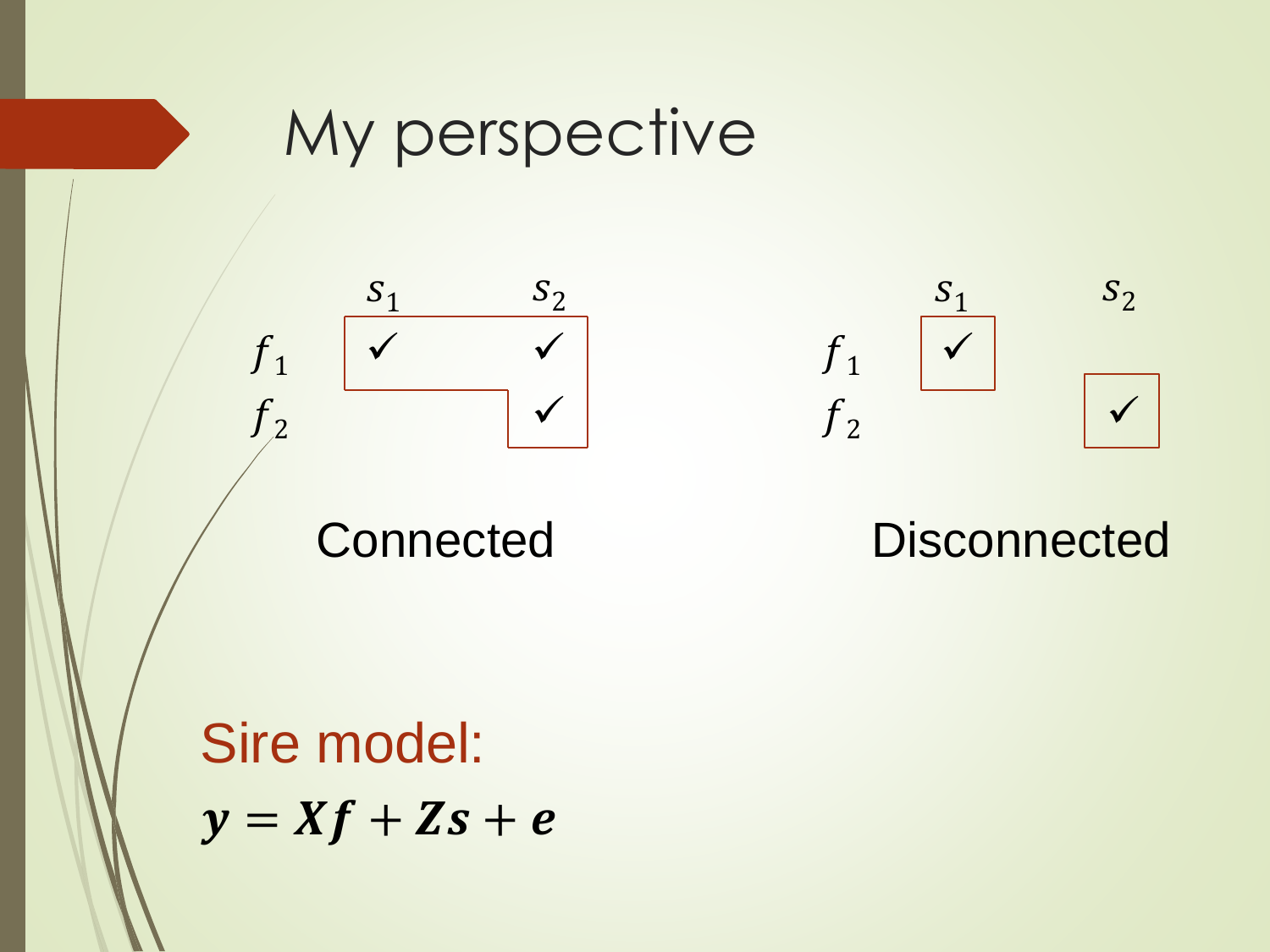#### My perspective

Sire model:  $\blacktriangleright$  f and s fixed  $\triangleright f_1 - f_2$  not estimable  $s_1 - s_2$  not estimable  $f$  fixed;  $s$  random  $\triangleright$   $f_1 - f_2$  estimable  $\triangleright$   $s_1$  –  $s_2$  estimable

 $y = Xf + Zs + e$ 



#### **Disconnected**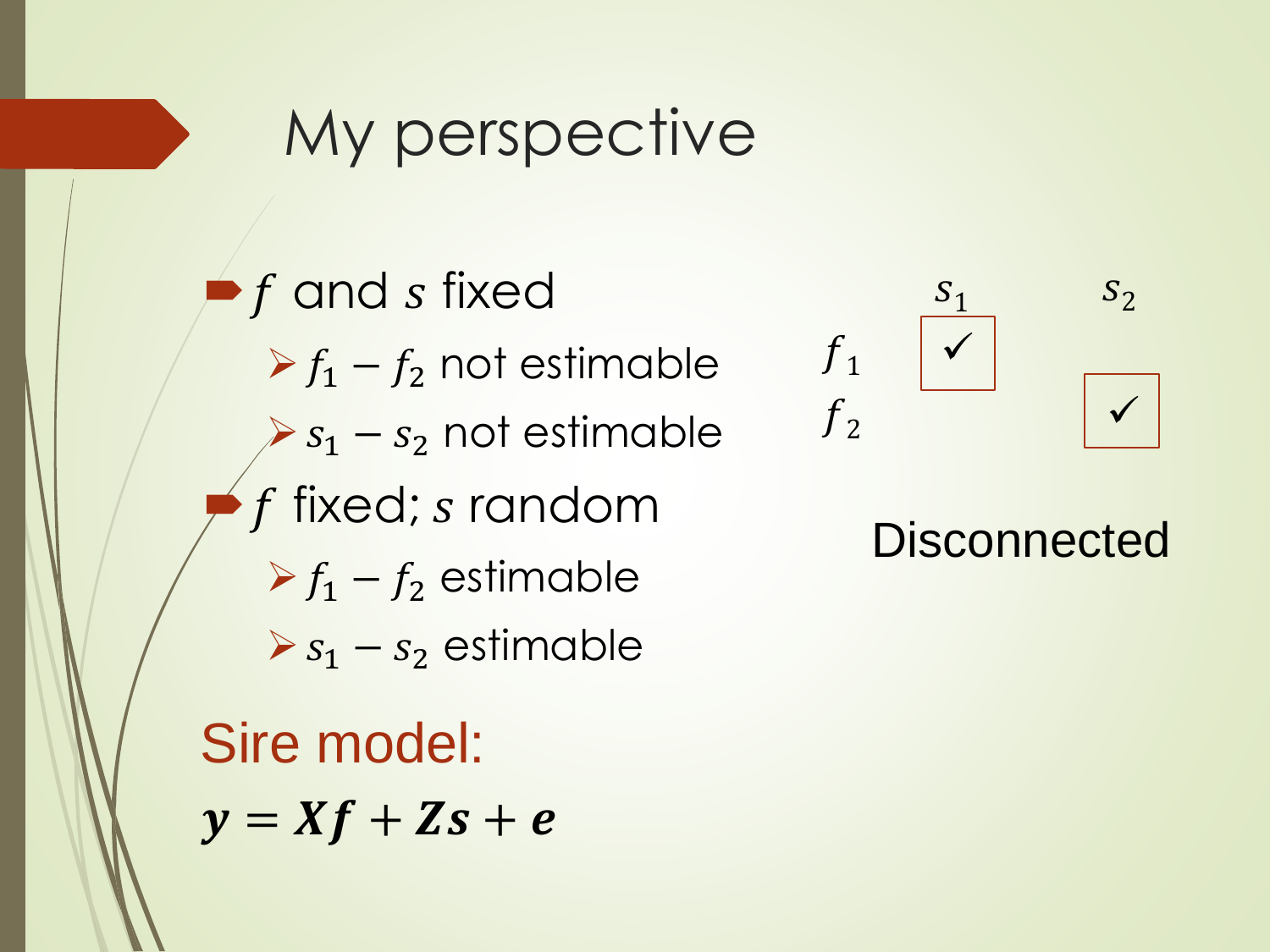#### My perspective

Comparison of s possible with caveats

- ➢ Prediction error variance increases
- ➢ Presumes average merit of *s* equal in each f

❖Biased if otherwise



#### **Disconnected**

 $y = Xf + Zs + e$ Sire model:

 $y = Xf + Za + e$ Animal model: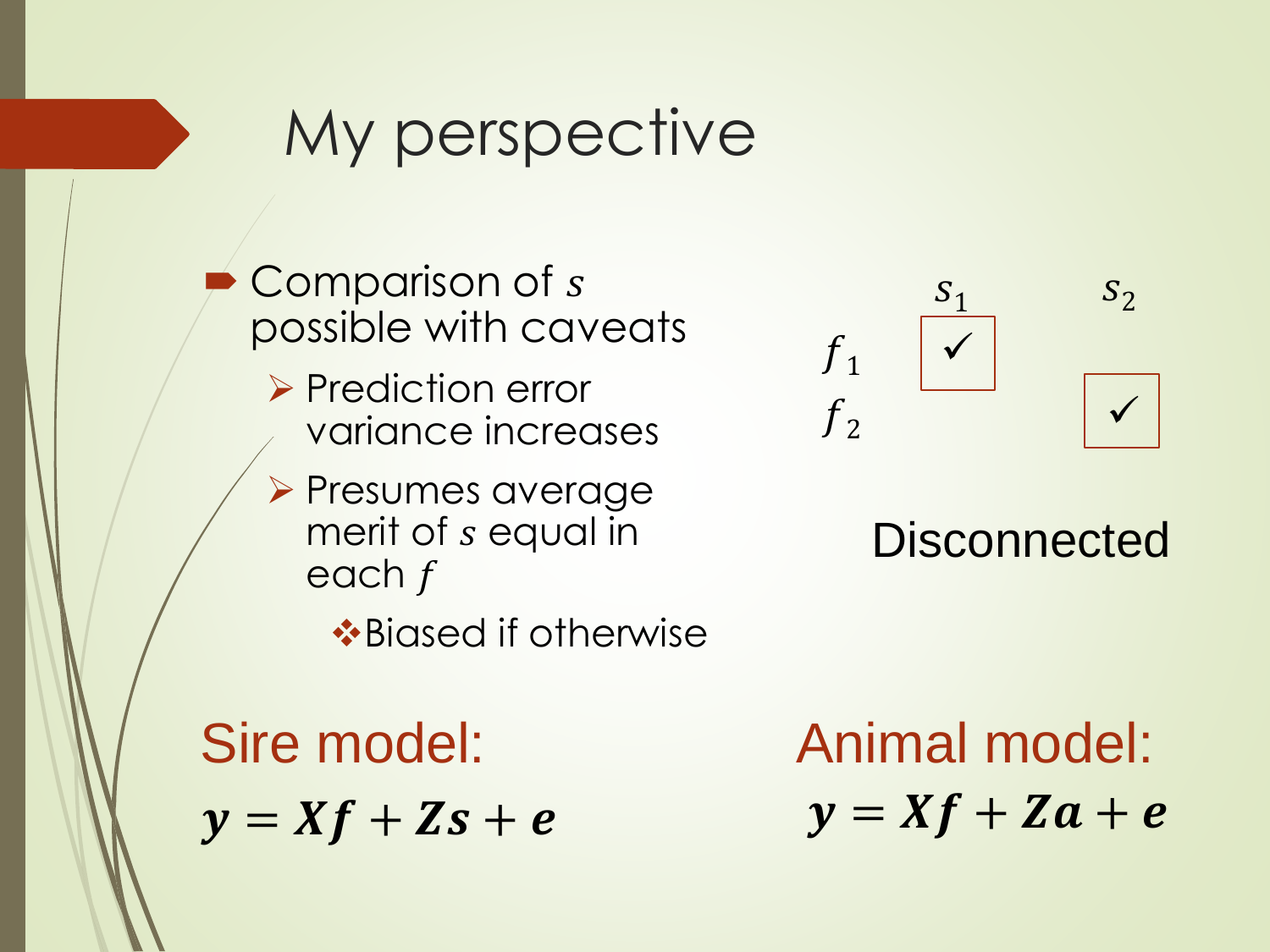#### Prediction error variance

- "…connectedness itself is not the major issue *per se*."
- $\blacktriangleright$ "... how it contributes to prediction error variance (PEV) … is"
- Thus, PEV "... is a logical measure of the quality of connectedness."

(Kennedy and Trus, 1993)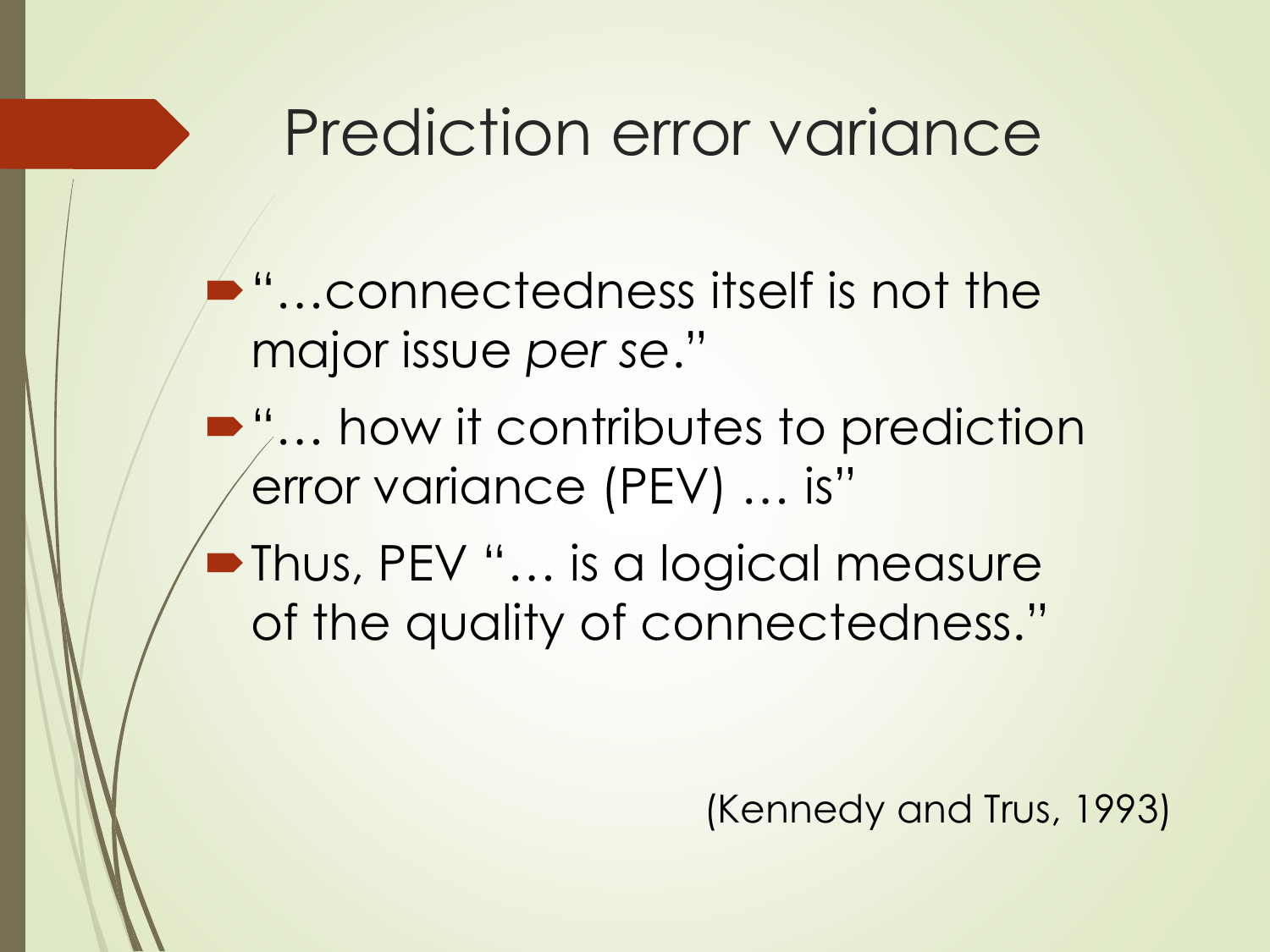#### Prediction error variance

- With selection, wish to compare (estimated) breeding values  $\hat{a}_i - \hat{a}_j$
- Connectedness based on PEV of that difference

$$
d_{ij} = PEV(\hat{a}_i - \hat{a}_j)
$$
  
= PEV(\hat{a}\_i) + PEV(\hat{a}\_j) - 2PEC(\hat{a}\_i, \hat{a}\_j)  
= (C\_{ii}^{22} + C\_{jj}^{22} - 2C\_{ij}^{22})\sigma\_e^2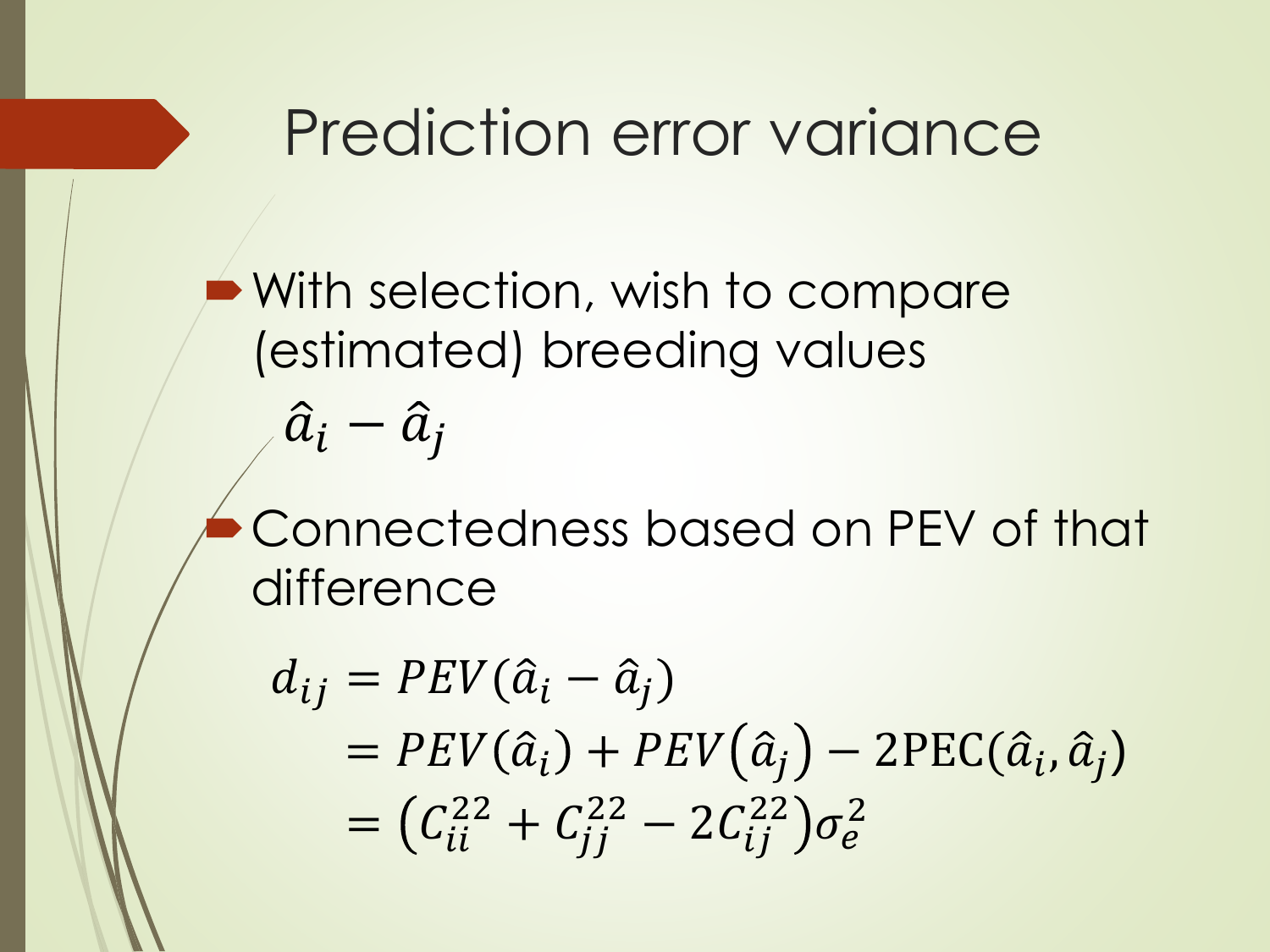#### Connectedness statistics

**PEV** of difference Coefficient of determination (Laloë, 1993)  $d_{ij} = (C_{ii}^{22} + C_{jj}^{22} - 2C_{ij}^{22})\sigma_e^2$  $CD_{ij} = 1 - \lambda$  $C_{ii}^{22} + C_{jj}^{22} - 2C_{ij}^{22}$  $K_{ii} + K_{jj} - 2K_{ij}$ where  $K = A$  or  $G$ 

> Accounts for reduced variability in true breeding values due to relationships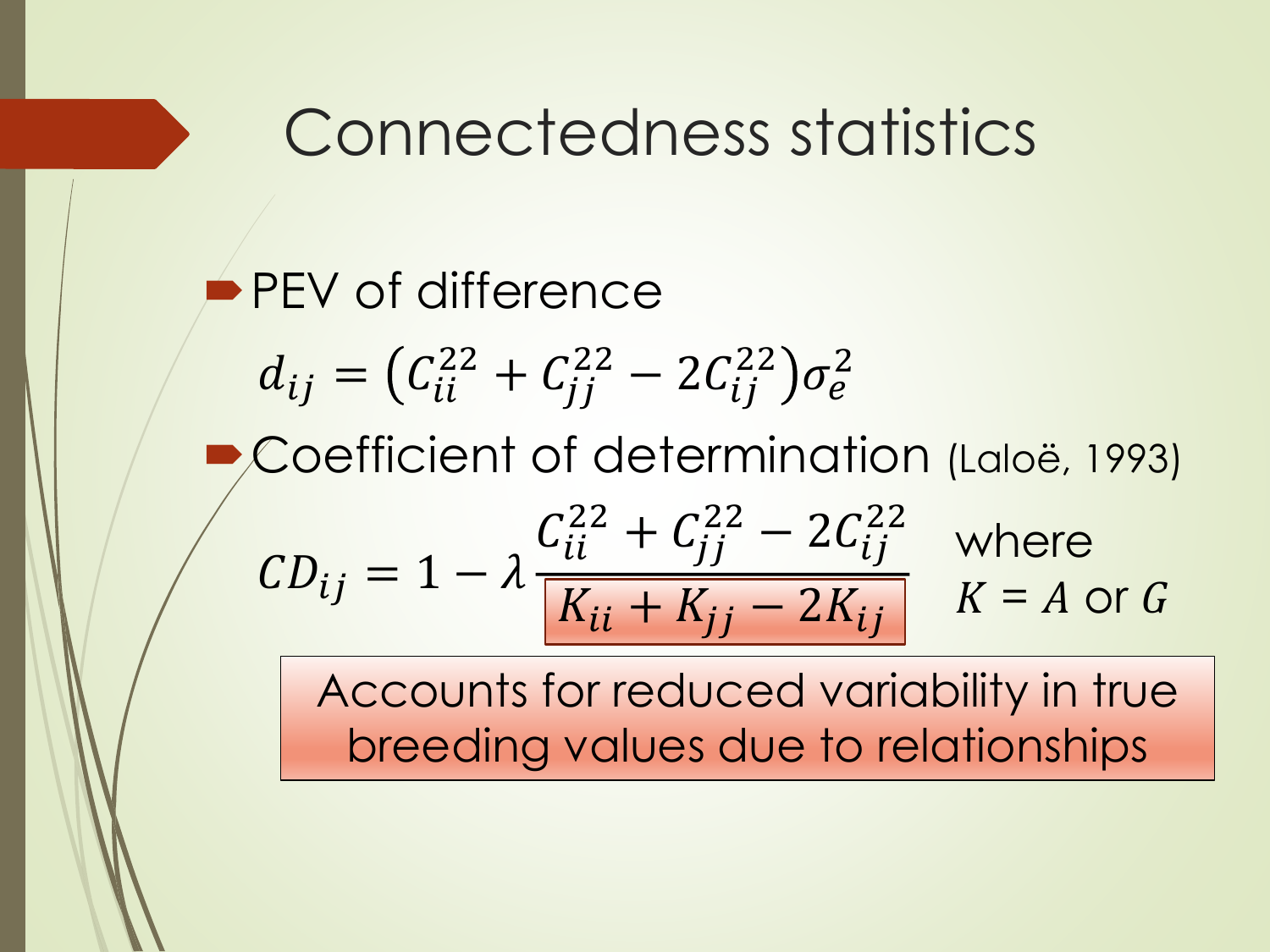#### Connectedness statistics

**PEV** of difference Coefficient of determination (Laloë, 1993) Correlation (Lewis et al., 1999)  $d_{ij} = (C_{ii}^{22} + C_{jj}^{22} - 2C_{ij}^{22})\sigma_e^2$  $CD_{ij} = 1 - \lambda$  $C_{ii}^{22} + C_{jj}^{22} - 2C_{ij}^{22}$  $K_{ii} + K_{jj} - 2K_{ij}$  $r_{ij} =$  $C_{ij}^{22}$  $C_{ii}^{22} \times C_{jj}^{22}$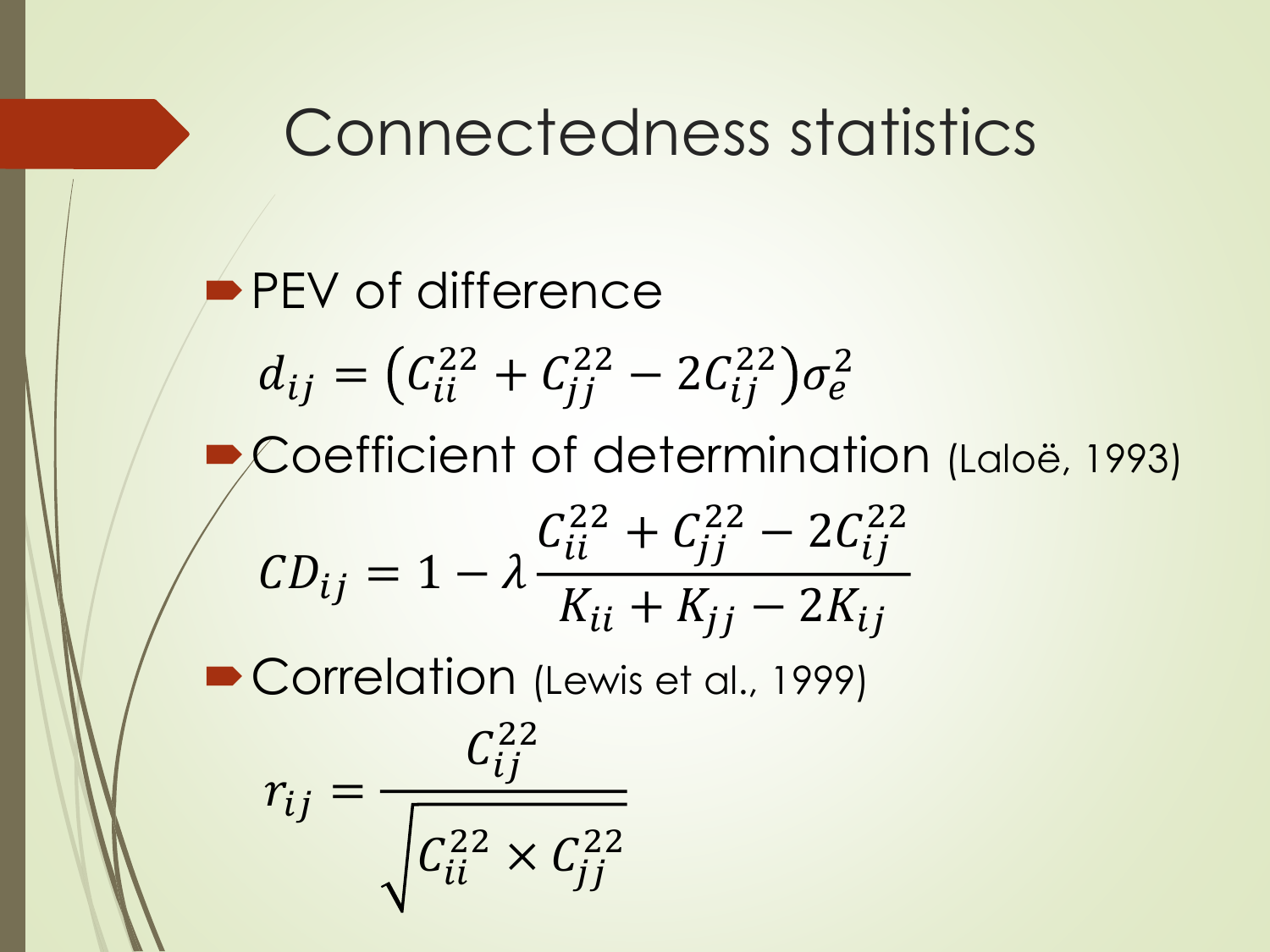

- National Sheep Improvement Program
	- ➢Since 1987, provided genetic evaluation services in U.S. sheep

➢Since 2010, partnership with MLA for genetic evaluation via LAMBPLAN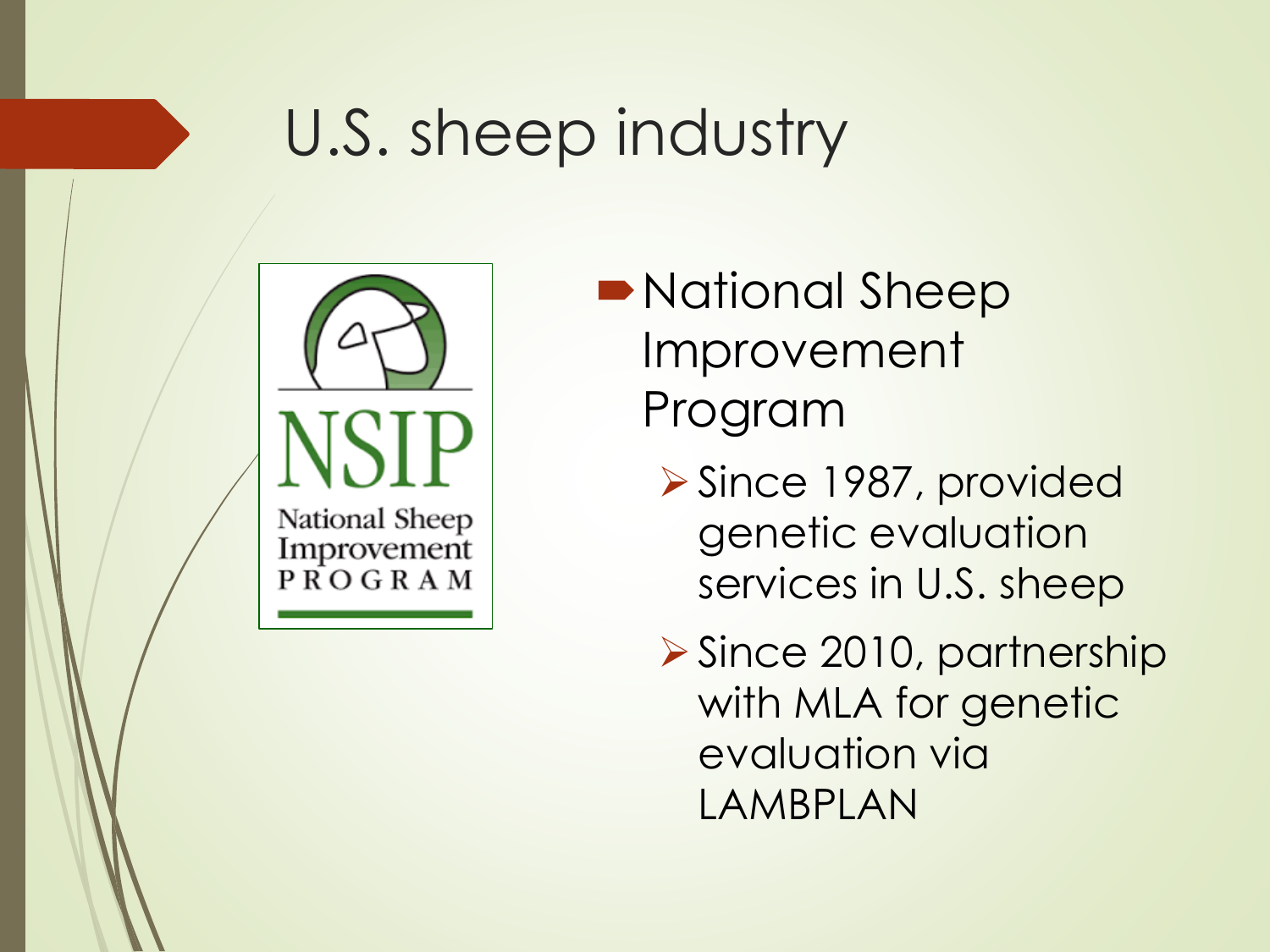Dynamic ➢Typically small flocks ➢Spread across wide geography



#### Suffolk breeders in NSIP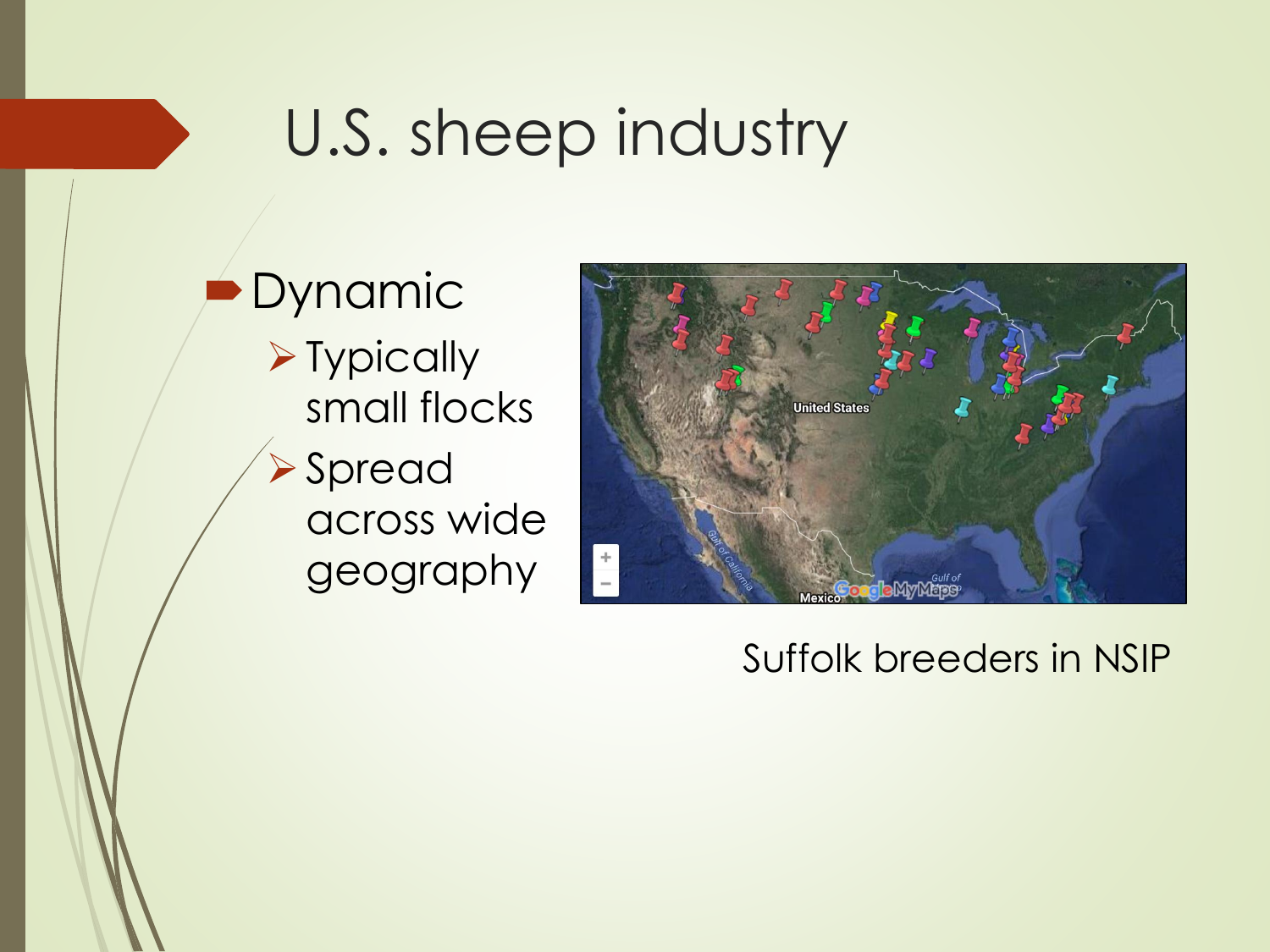**Pedigree** ➢Suffolk **❖Since 1960** ➢Targhee ❖Since 1977

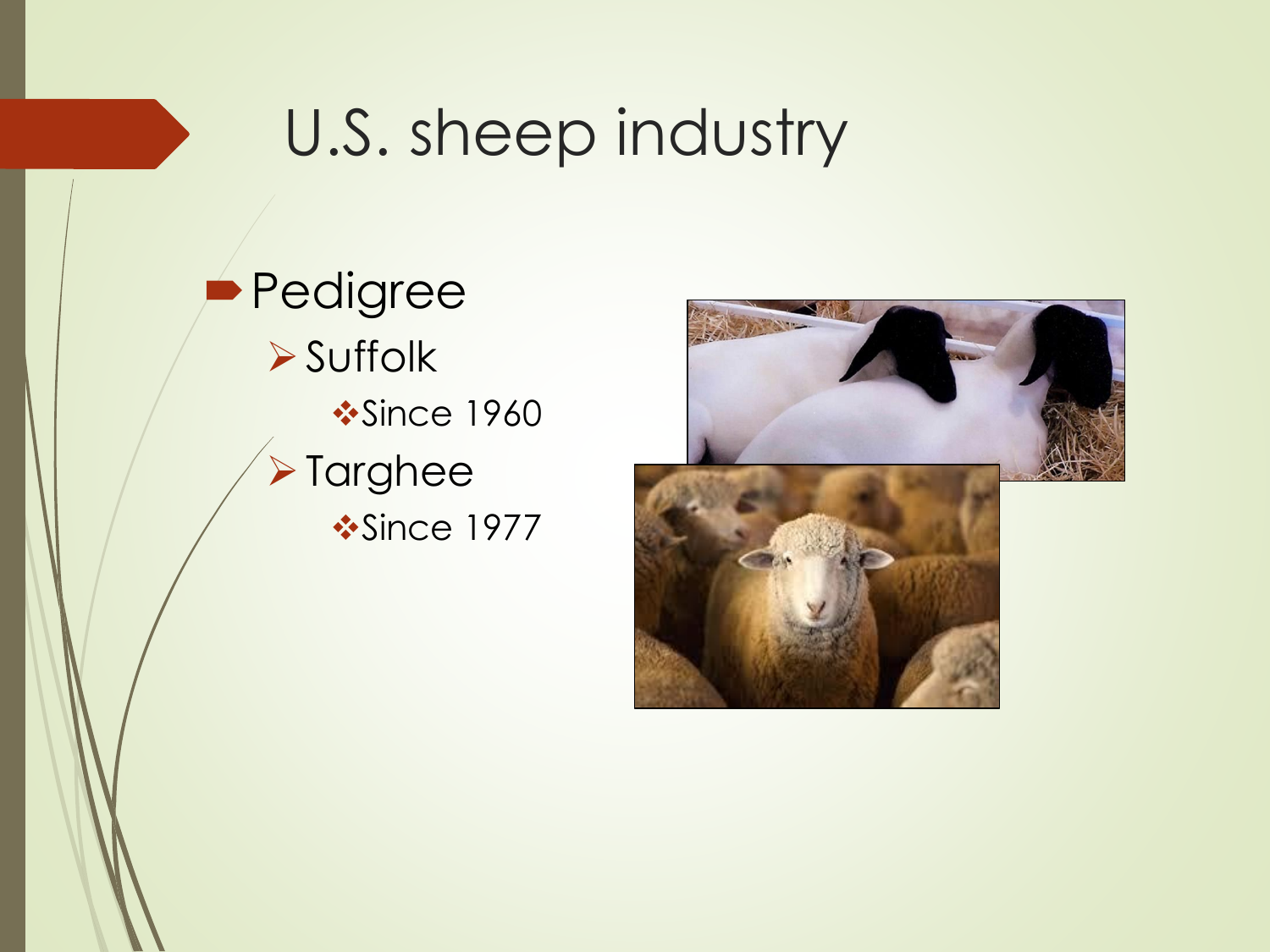**Pedigree** ➢Suffolk **❖Since 1960** ➢Targhee ❖Since 1977 ■ Weights ➢Suffolk ❖Weaning since 1983 ➢Targhee ❖Post-weaning since 1983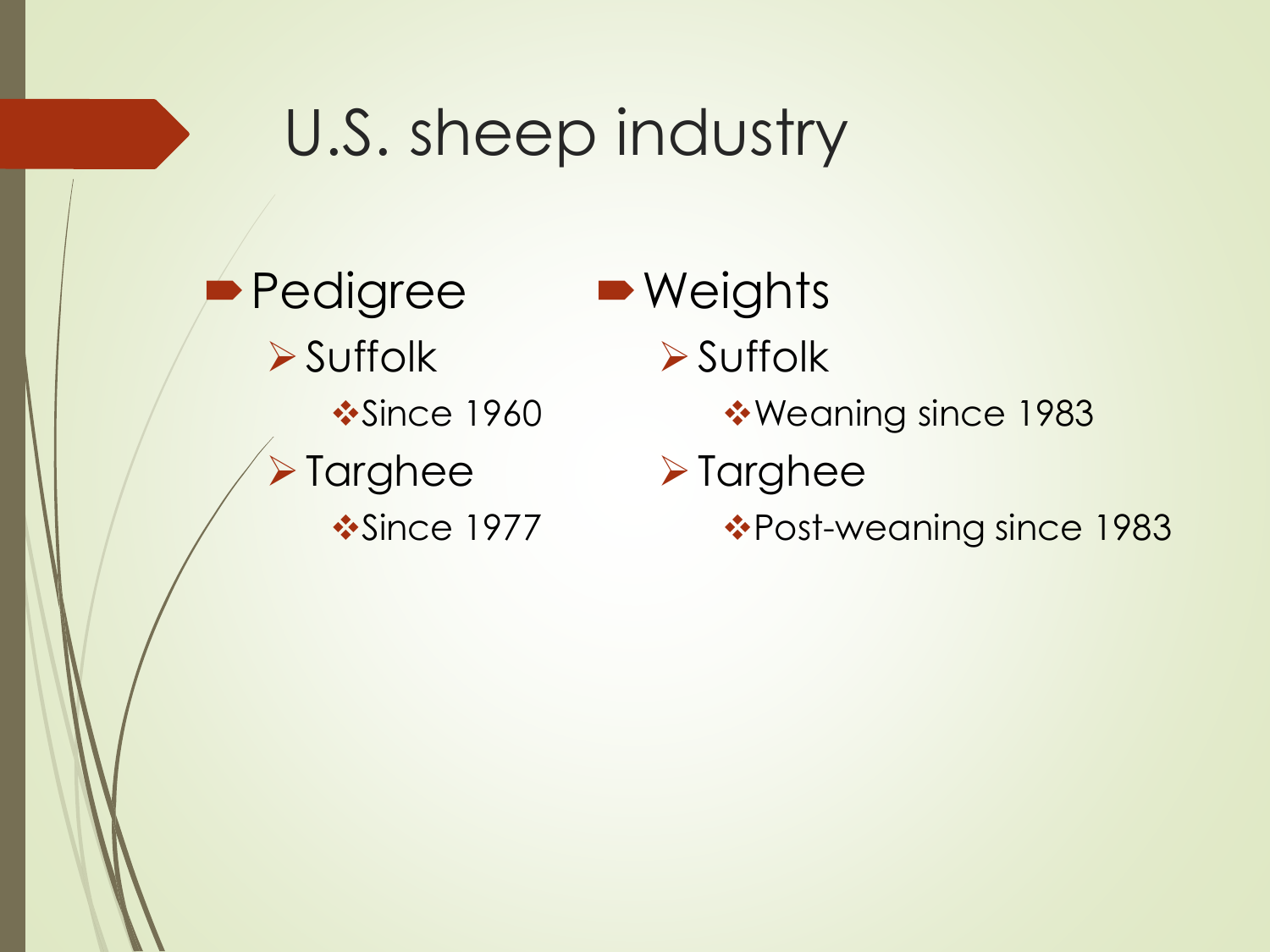

| <b>Variable</b>  | <b>Suffolk</b> | <b>Targhee</b> |
|------------------|----------------|----------------|
| No. animals      | 55,599         | 75,155         |
| No. sires        | 2,989          | 1,294          |
| No. dams         | 13,534         | 17,465         |
| No. flocks       | 105            | 56             |
| Sire family size |                |                |
| Average          | 16.7           | 54.3           |
| Largest          | 355            | 386            |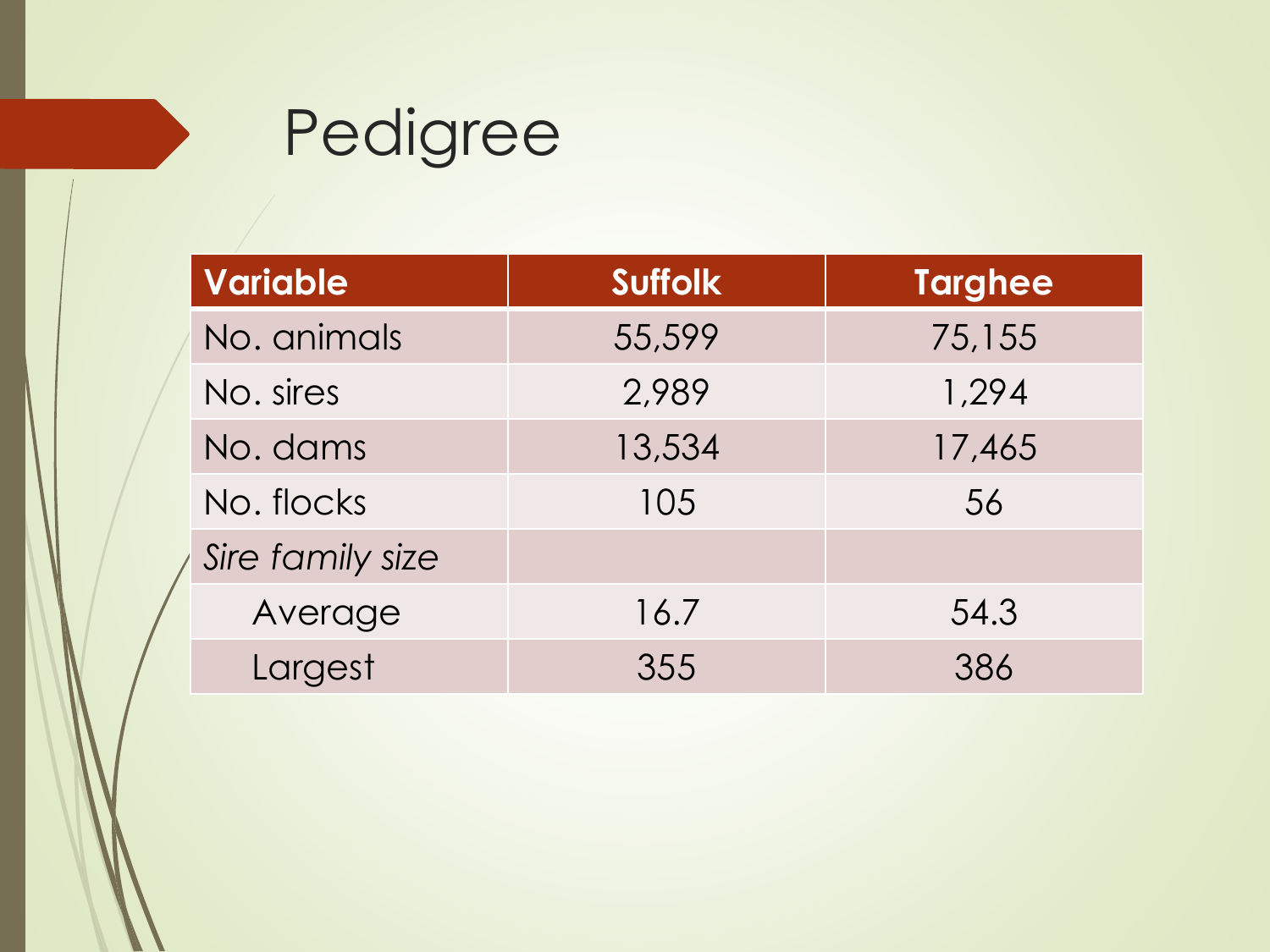#### **Weights**

| <b>Variable</b> | Suffolk <sup>‡</sup> | <b>Targhees</b> |
|-----------------|----------------------|-----------------|
| No. lambs       | 36,409               | 48,014          |
| No. flocks      |                      |                 |
| Total           | 101                  | 4               |
| Active          | 18                   | 17              |
| Average         |                      |                 |
| Age (day)       | 63.0                 | 130.1           |
| Weight (kg)     | 30.7                 | 36.6            |

‡ At weaning: heritability of 0.15

§ At post-weaning: heritability of 0.10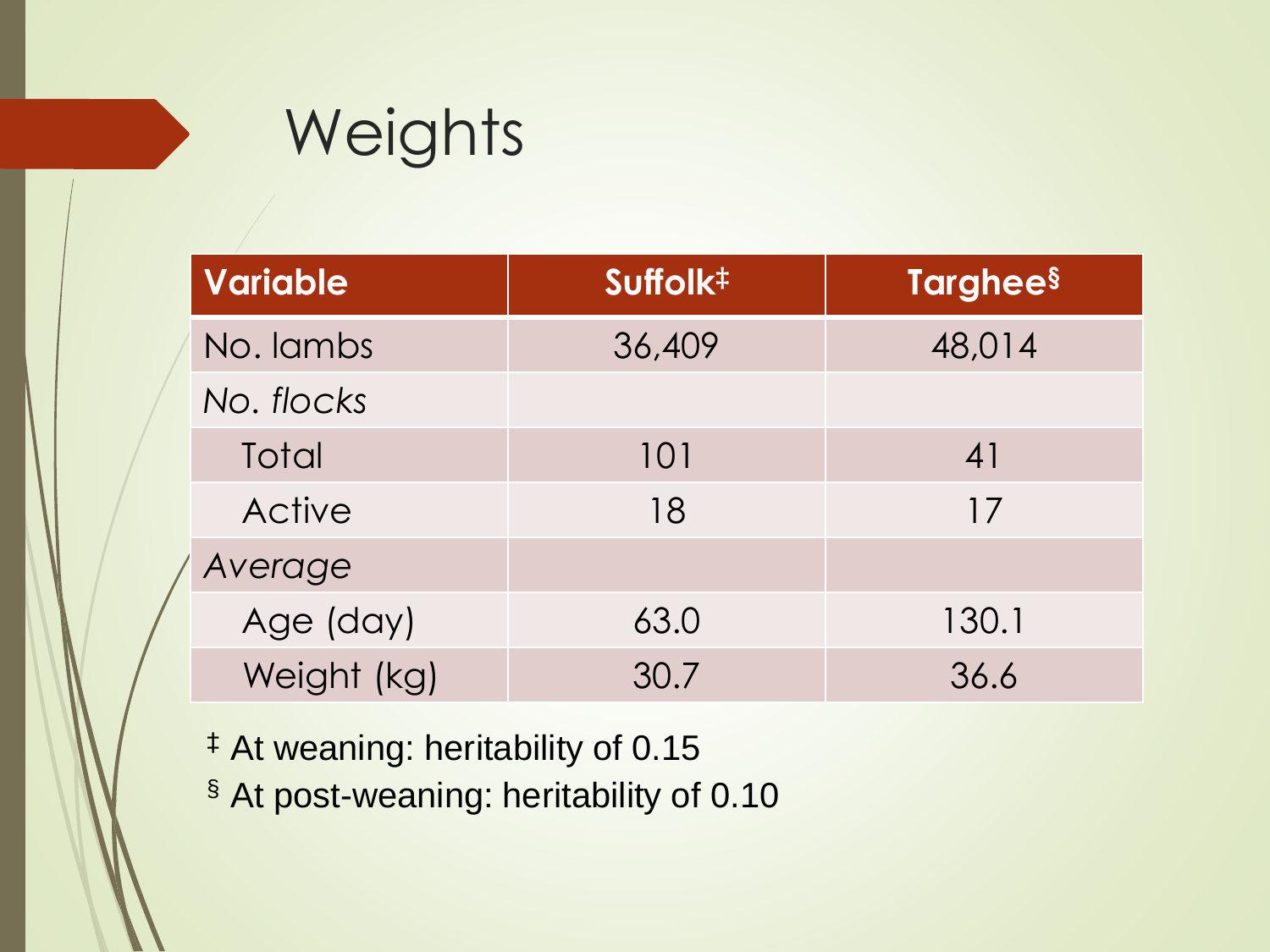



**Correlation**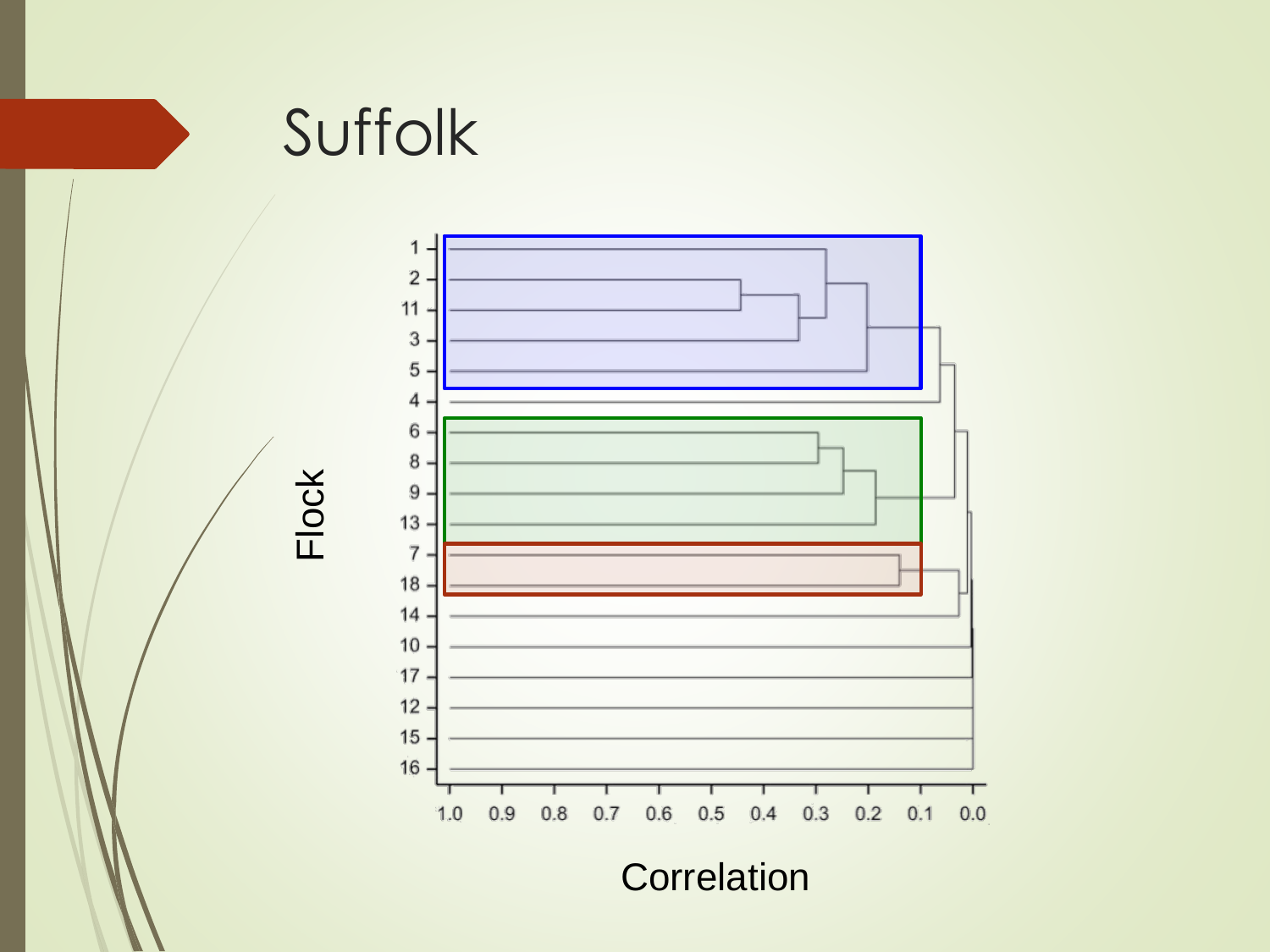



**Correlation**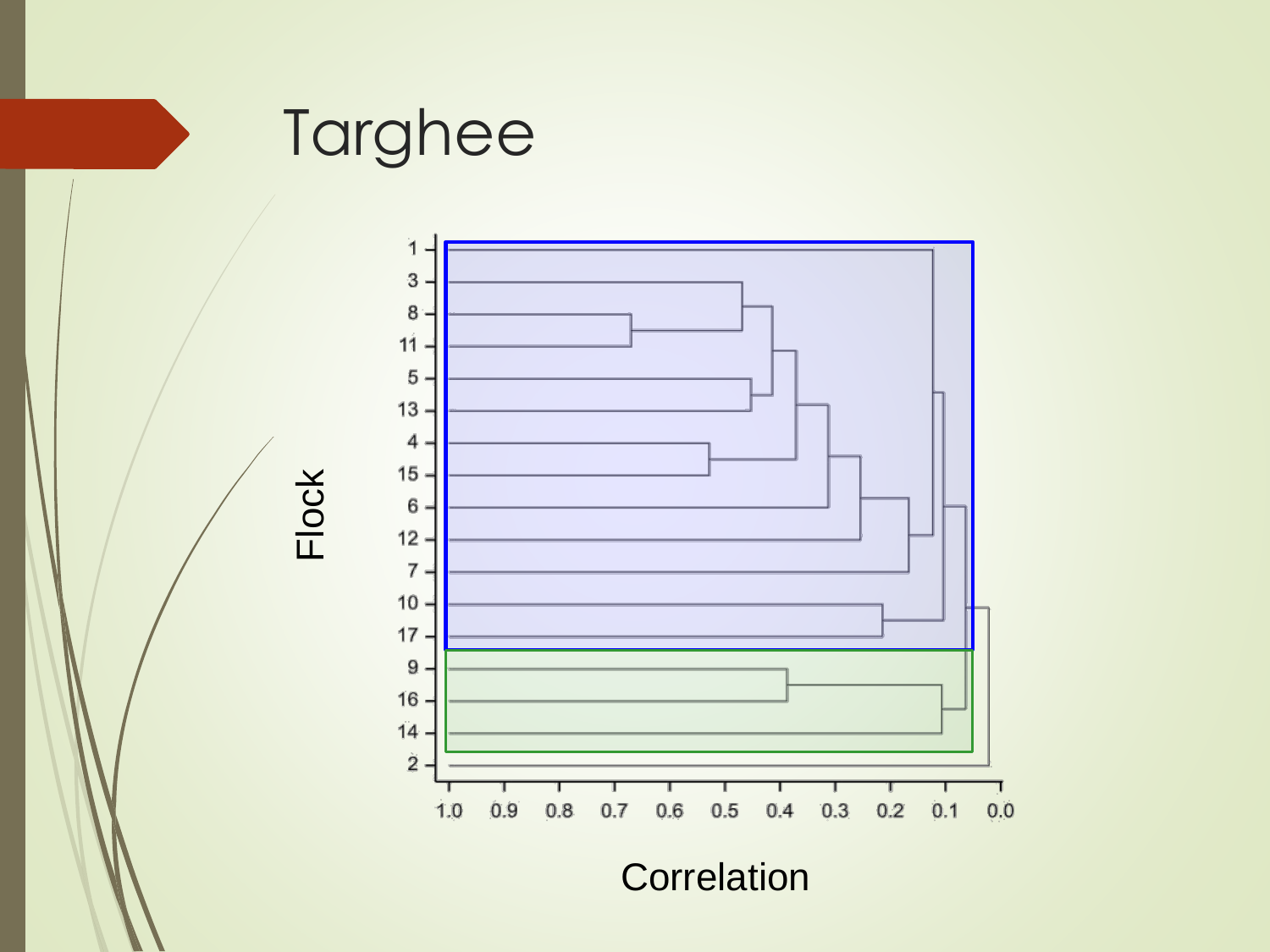- **Provides relationships between** distant individuals that appear disconnected according to the available pedigree information
- Captures Mendelian sampling that is not present in pedigree relationships (Hill and Weir 2011)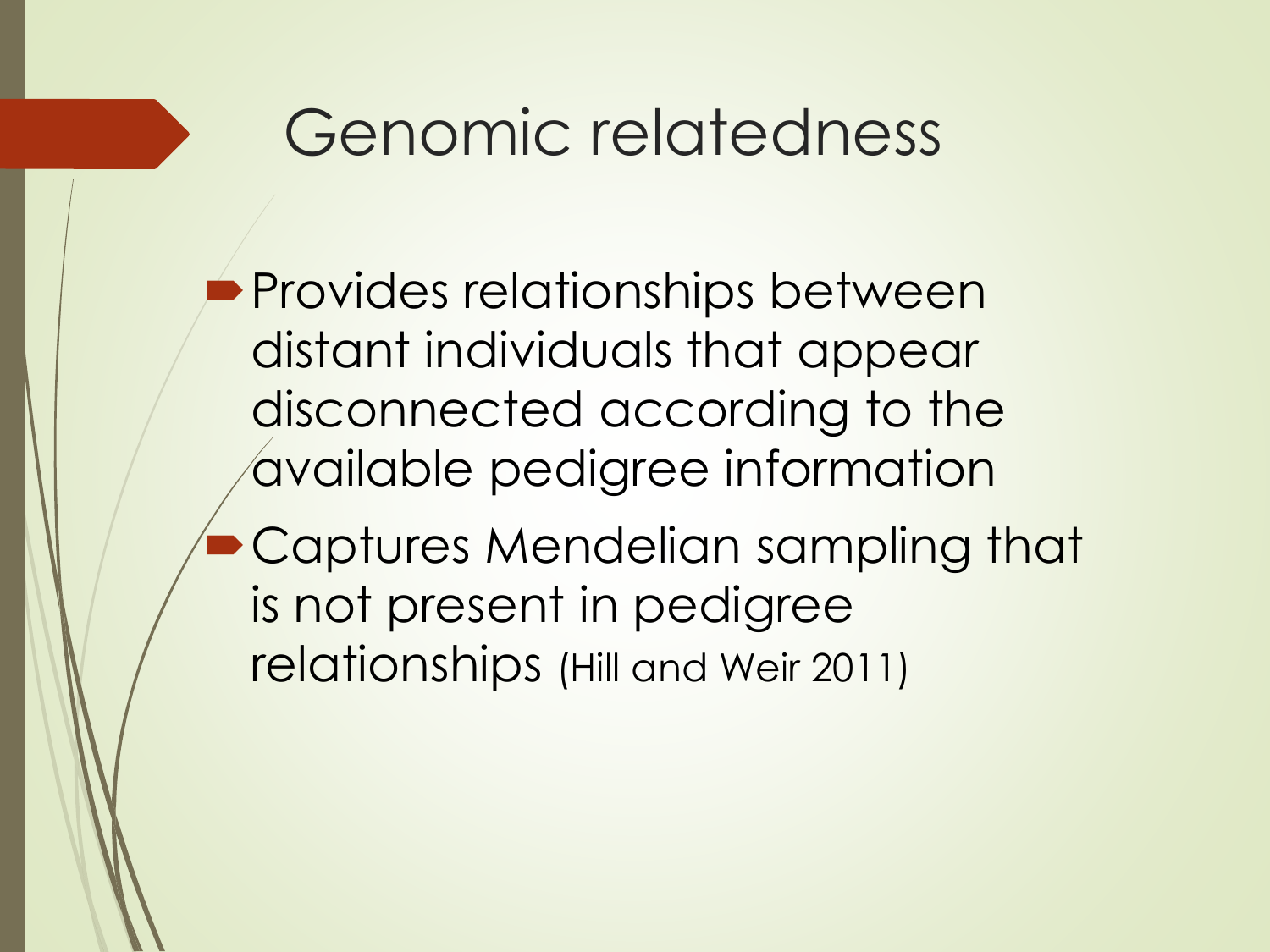

#### (Yu et al., 2017)

Cattle data ❖ 1,929 from base to 5<sup>th</sup> generation (Wimmer et al., 2015)  $\cdot$  500 with  $\approx$ 7k SNP Clustered into 8 dissimilar groups on  $A$ Simulated management units ❖Disconnected: 8 units ❖Indirectly connected: 2 units; 1/3 across ❖Connected: 2 units; equally allocated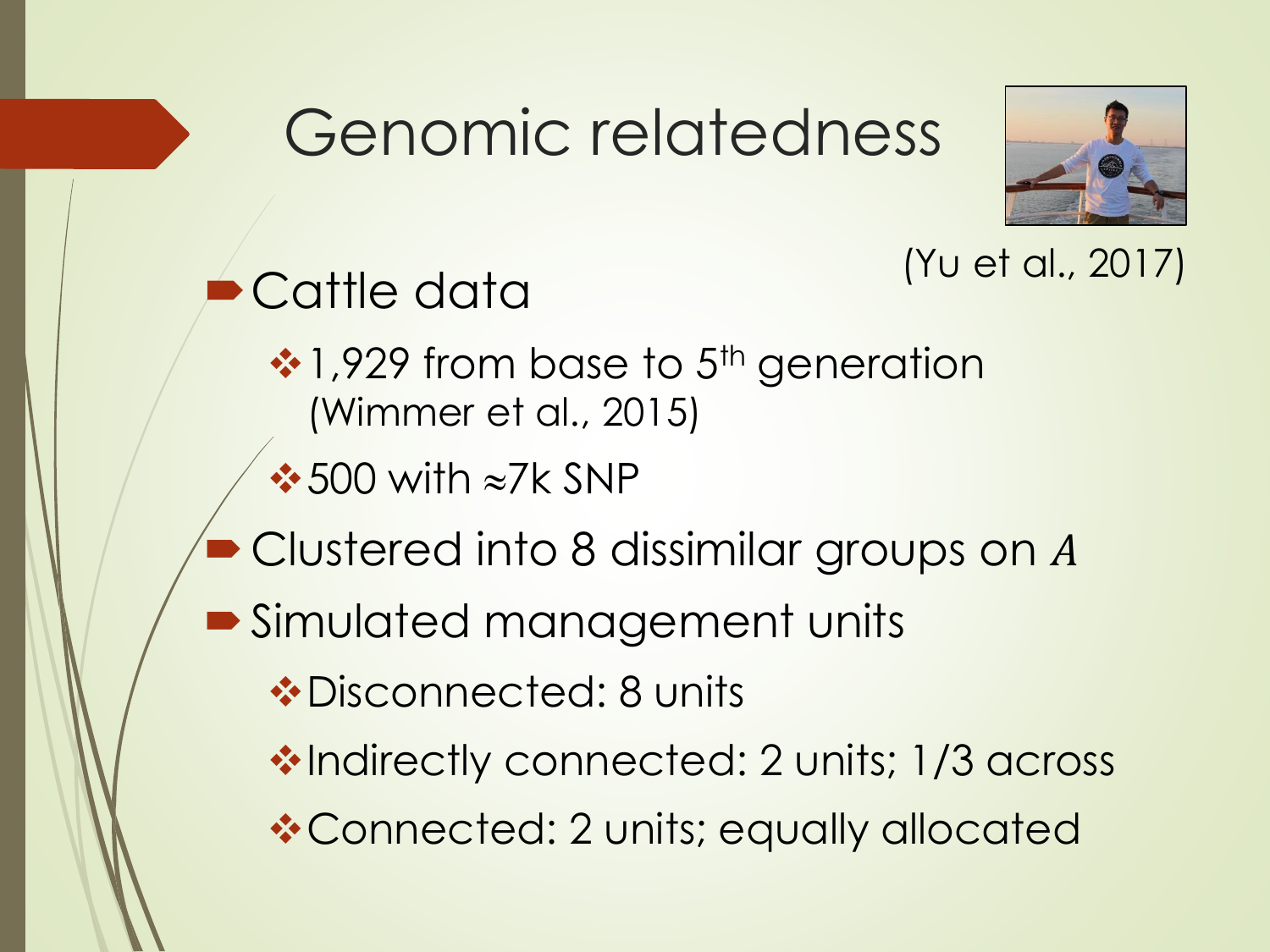

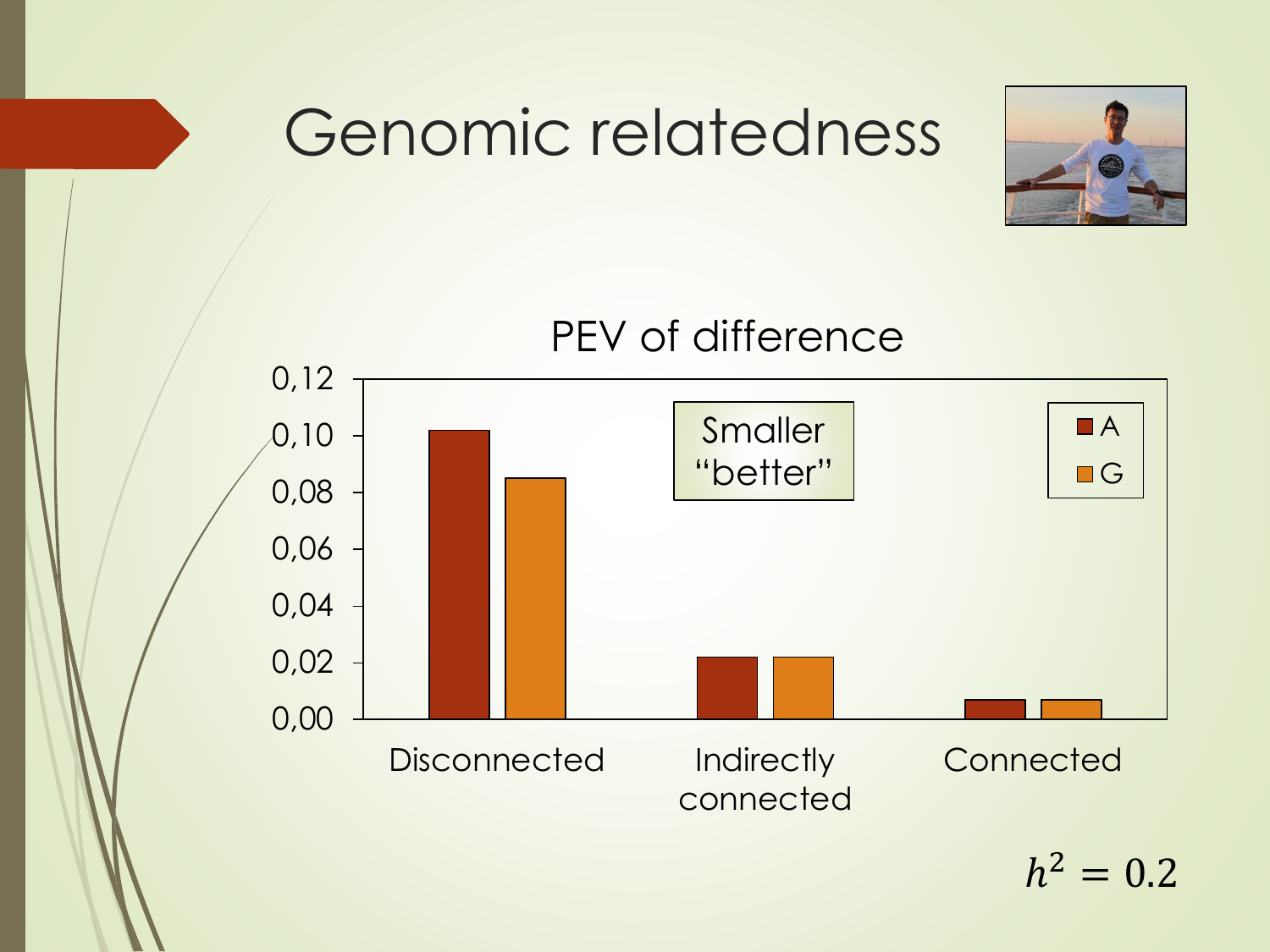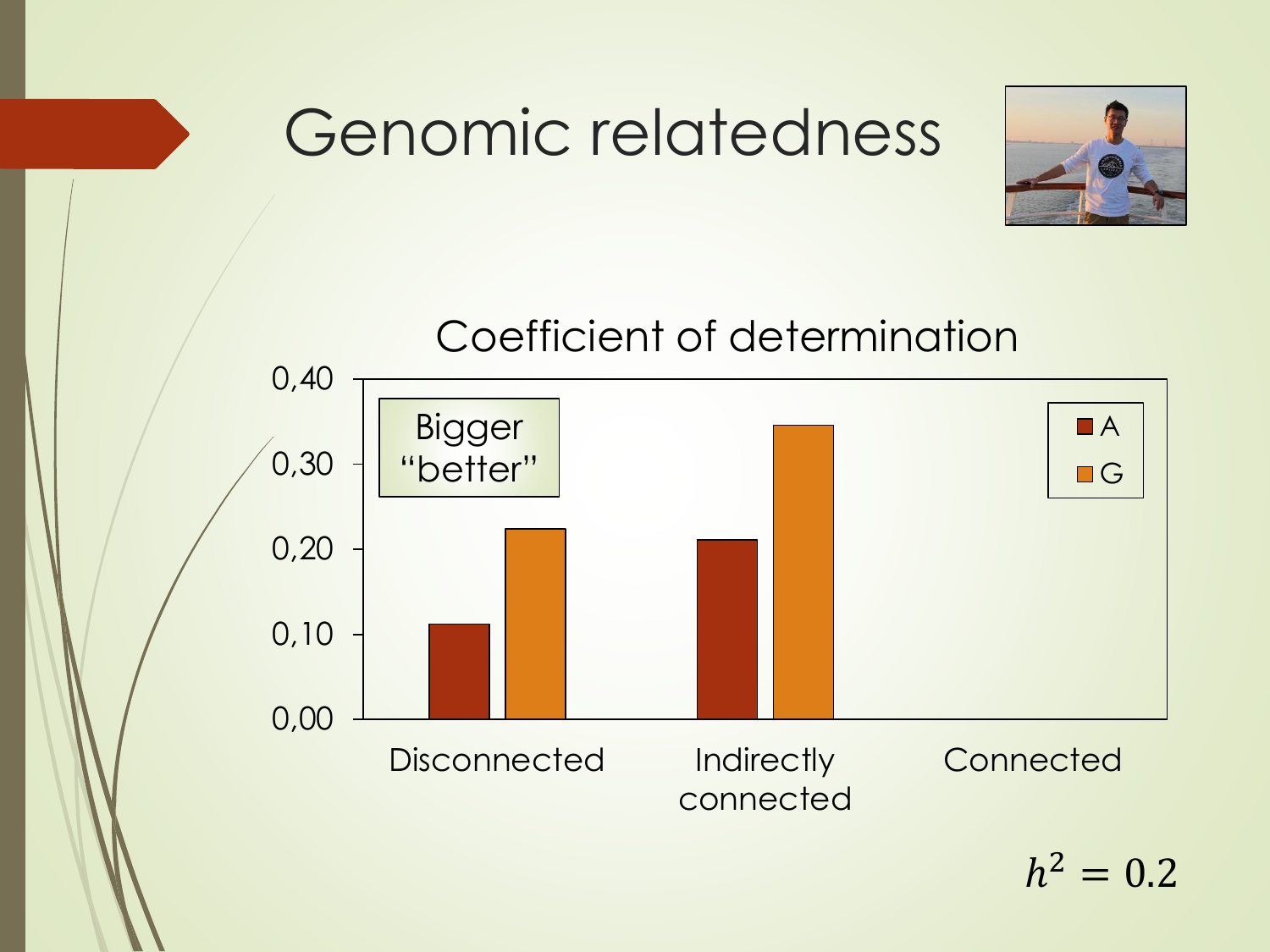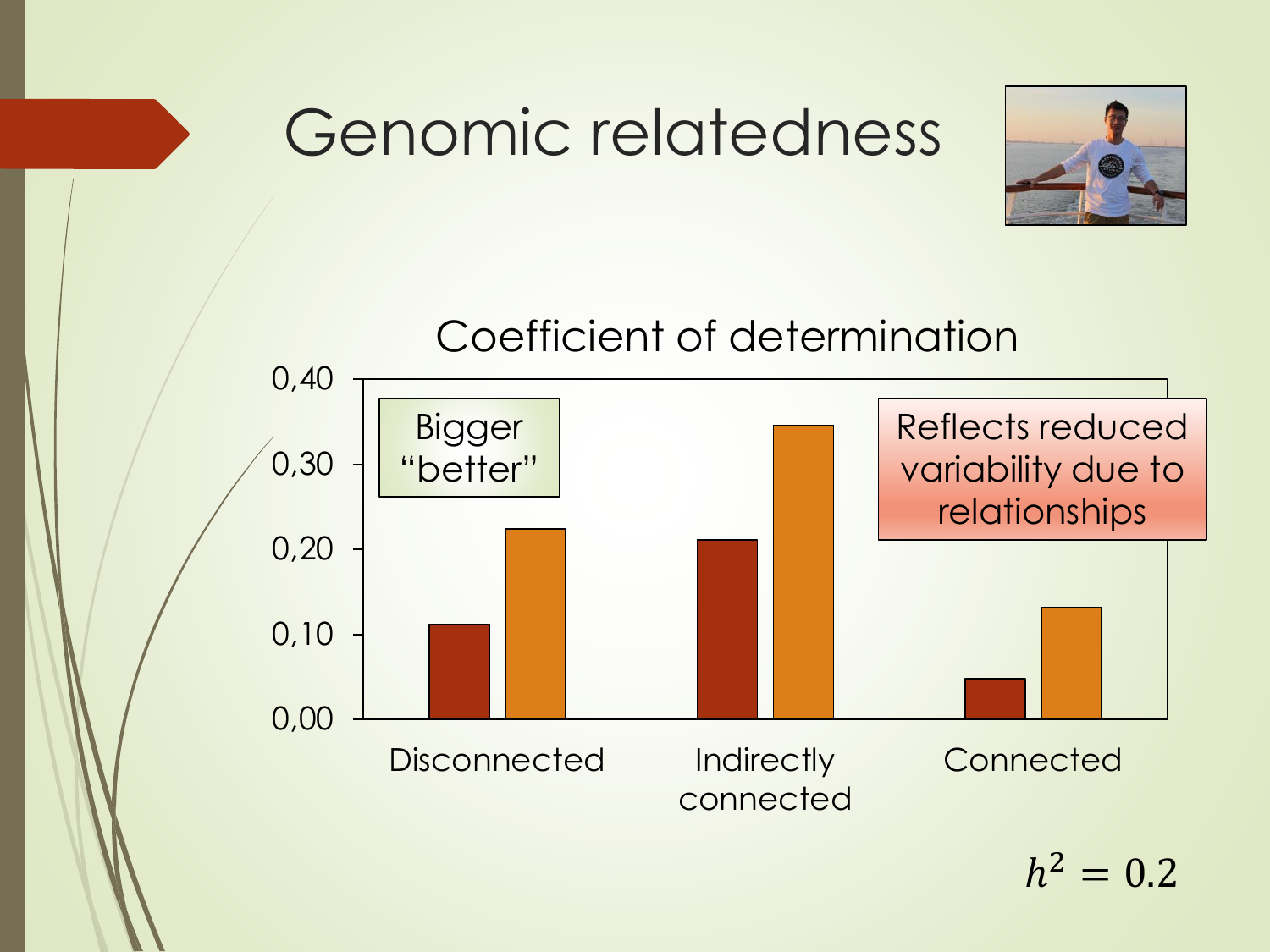**Provides** relationships between distant individuals Captures **Mendelian** sampling

| <b>Panel</b>     | No. tests |
|------------------|-----------|
| Parentage        | 3,185     |
| LD (15k)         | 387       |
| 50k              | 968       |
| <b>HD (600K)</b> | 1,100     |
| Total            | 5.640     |

U.S. sheep genotyping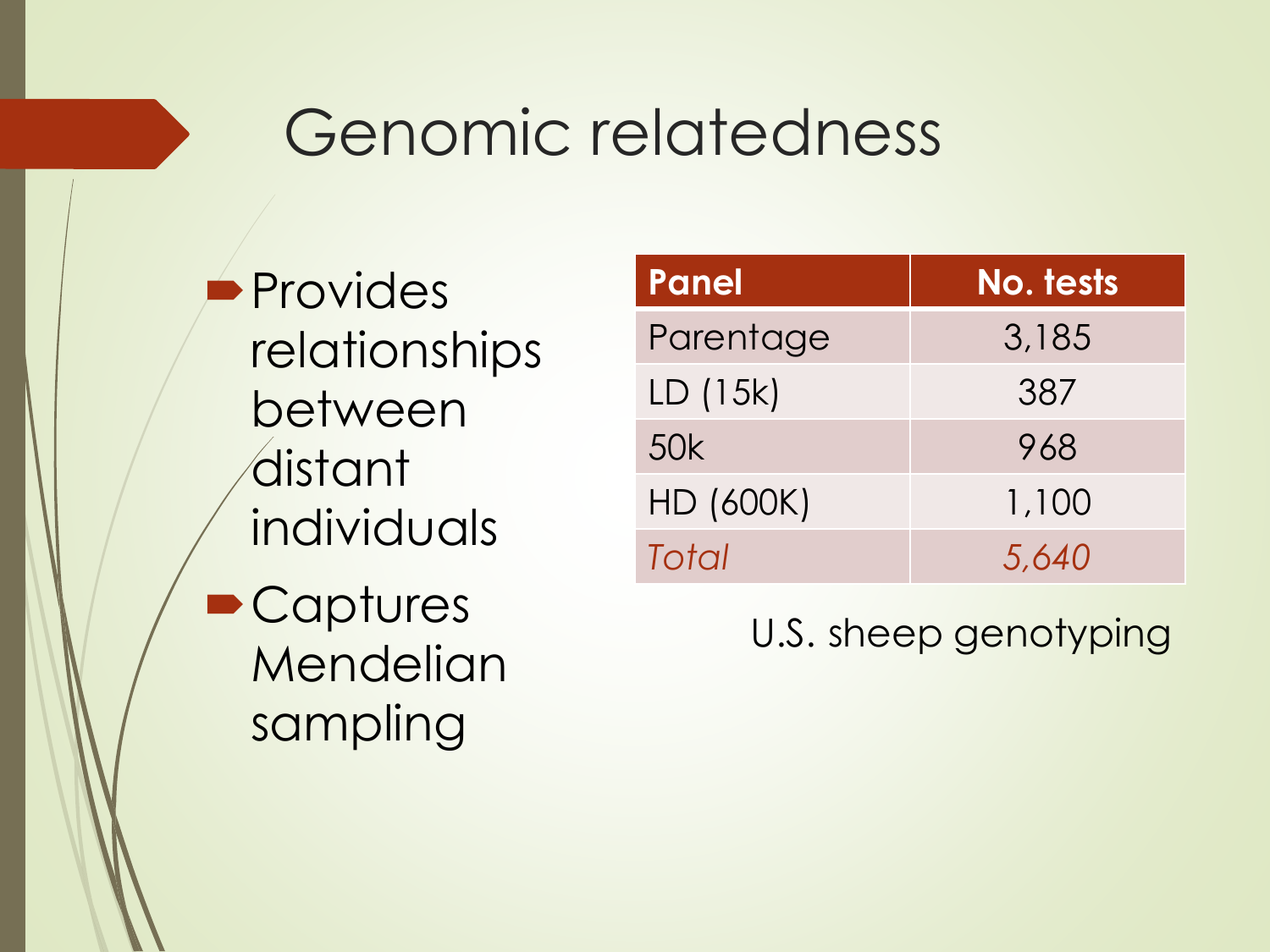#### GWAS for fecal egg count at weaning (WFEC) in Katahdin sheep

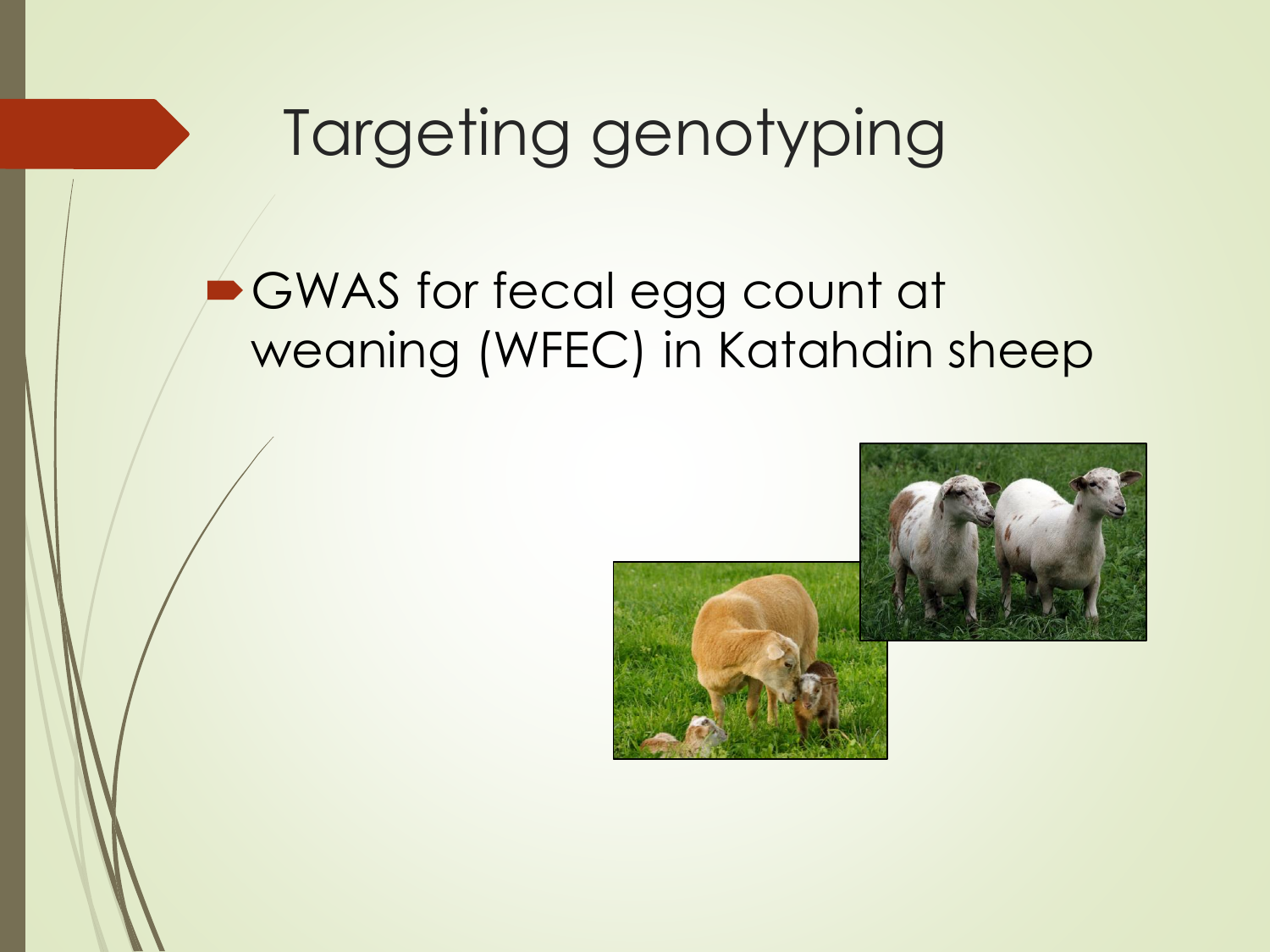- GWAS for fecal egg count at weaning (WFEC) in Katahdin sheep
- **Criteria** 
	- ➢Recorded in NSIP and had DNA sample
	- $\triangleright$  Accuracy WFEC EBV  $\geq 50\%$
- Selected 24 high and 24 low WFEC EBV animals from 1,111 that met criteria
	- ➢Within upper or lower 10% on WFEC EBV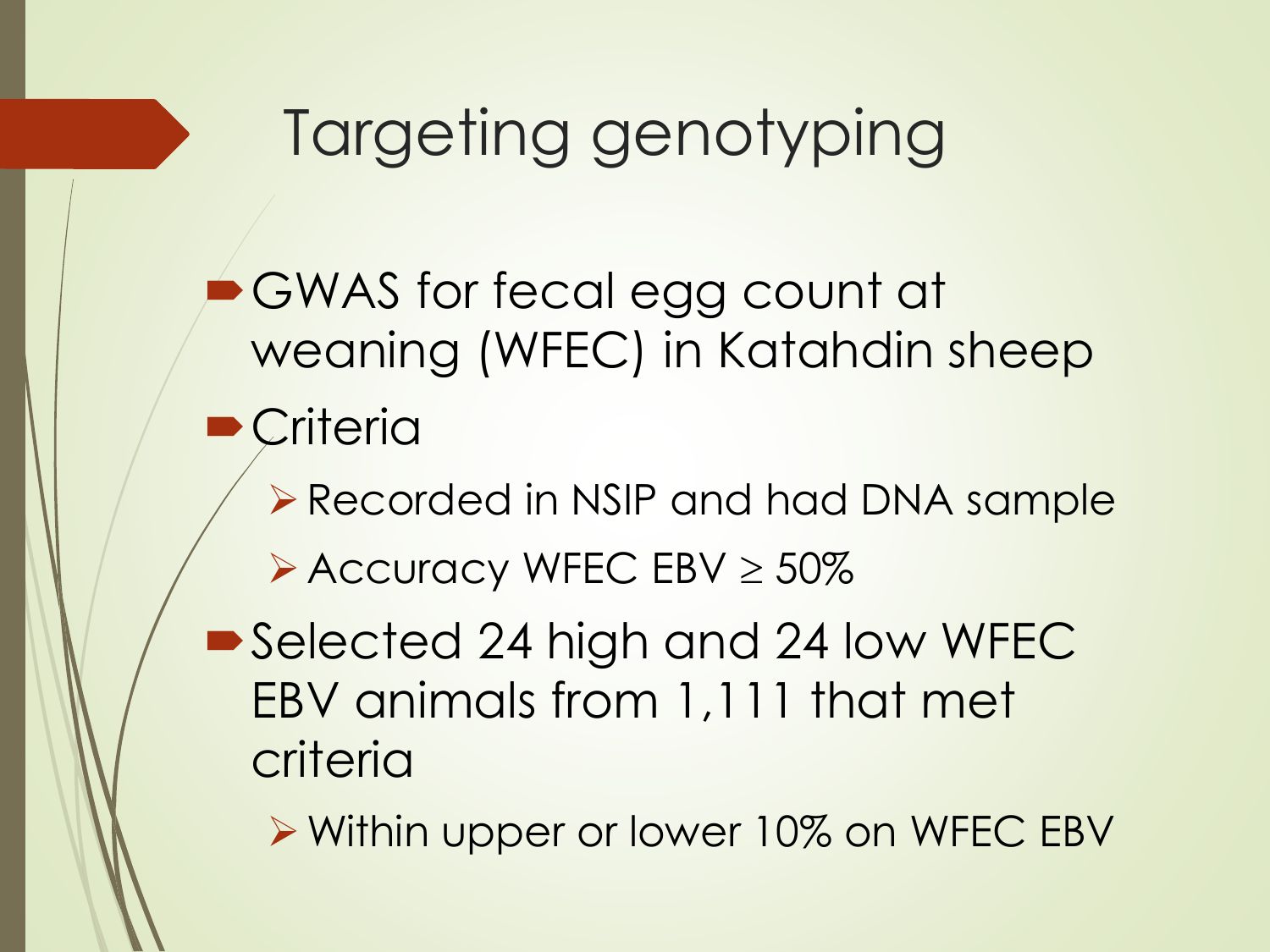

Low EBV WFEC category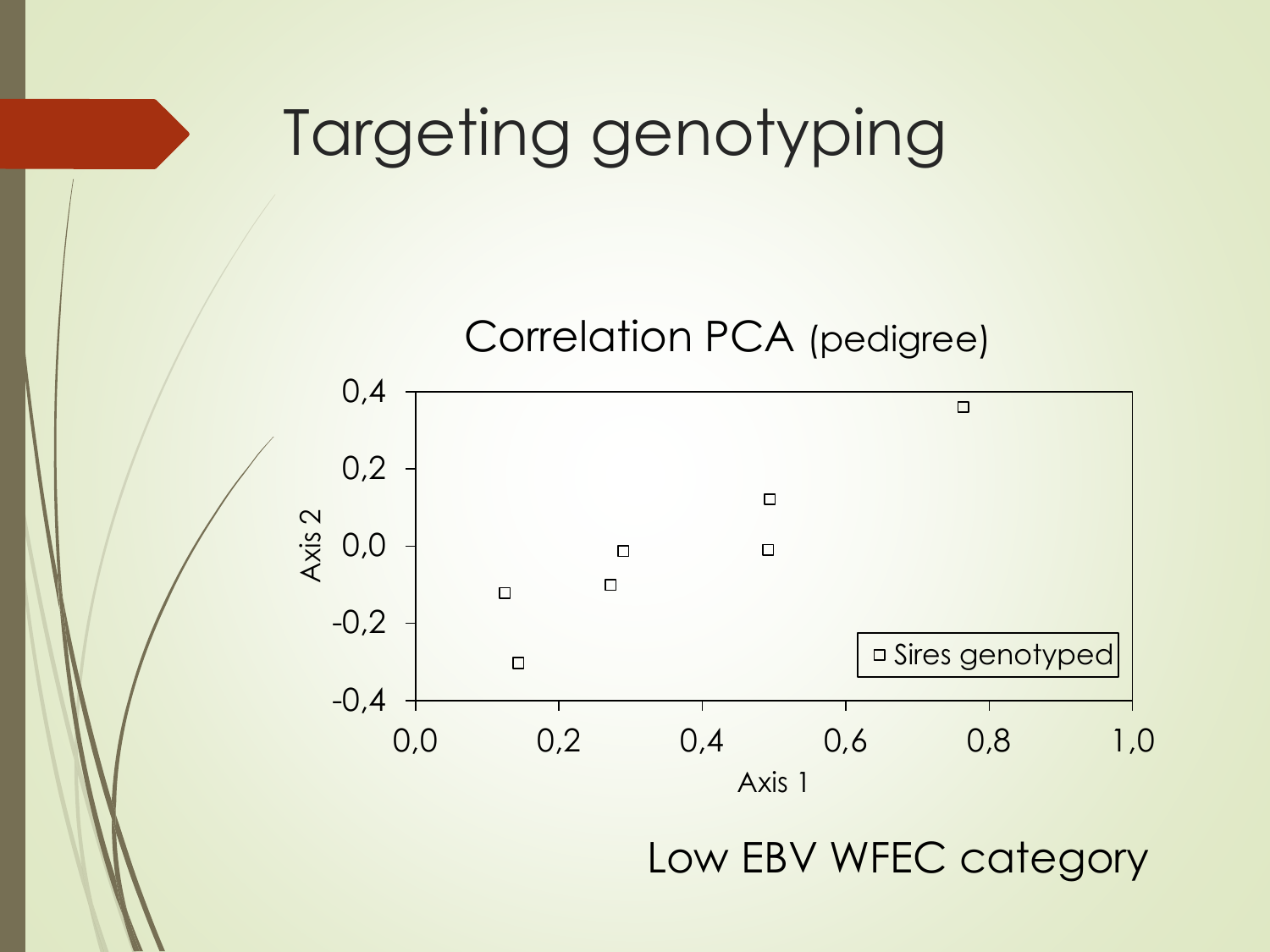

Low EBV WFEC category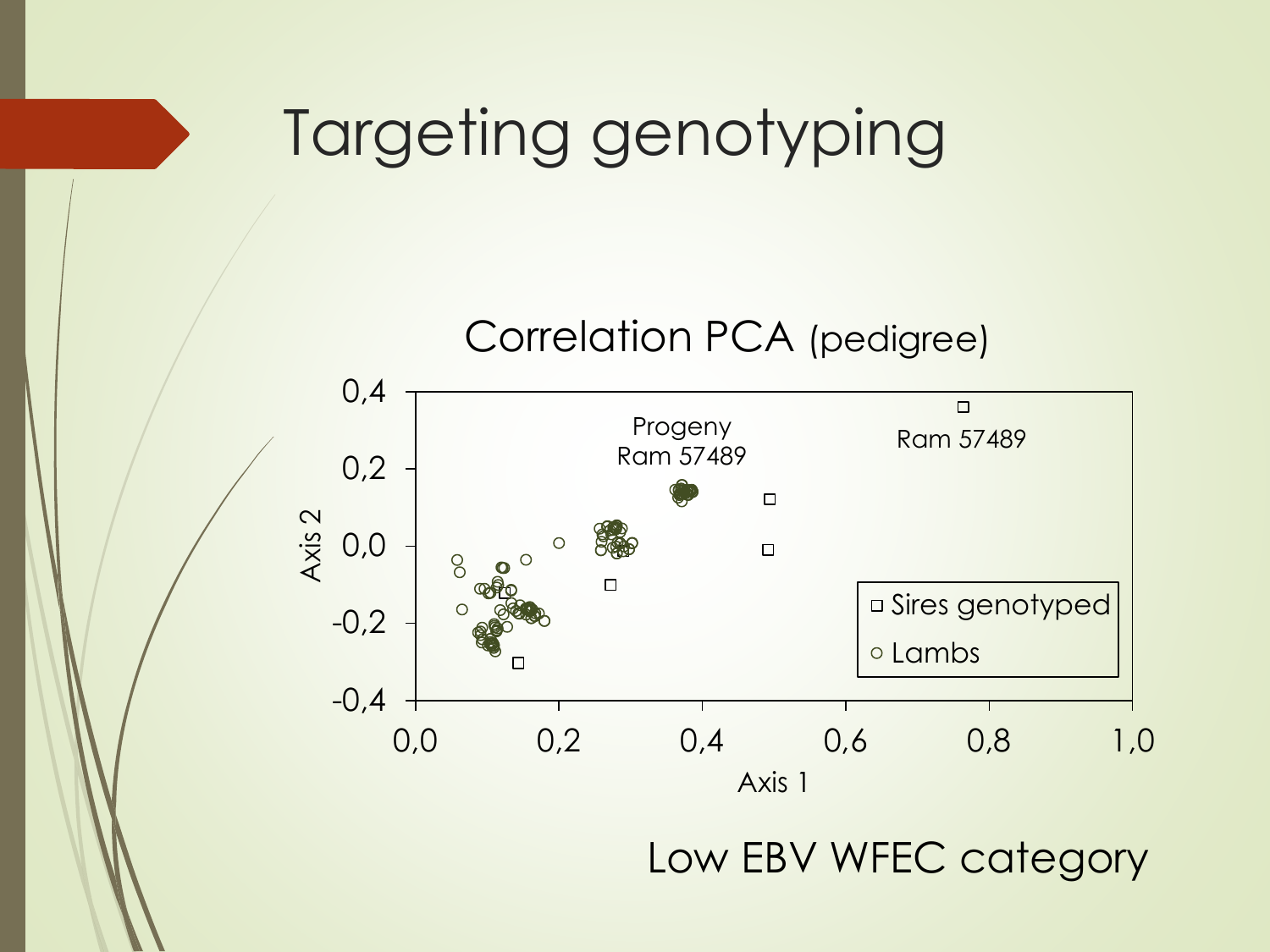

Low EBV WFEC category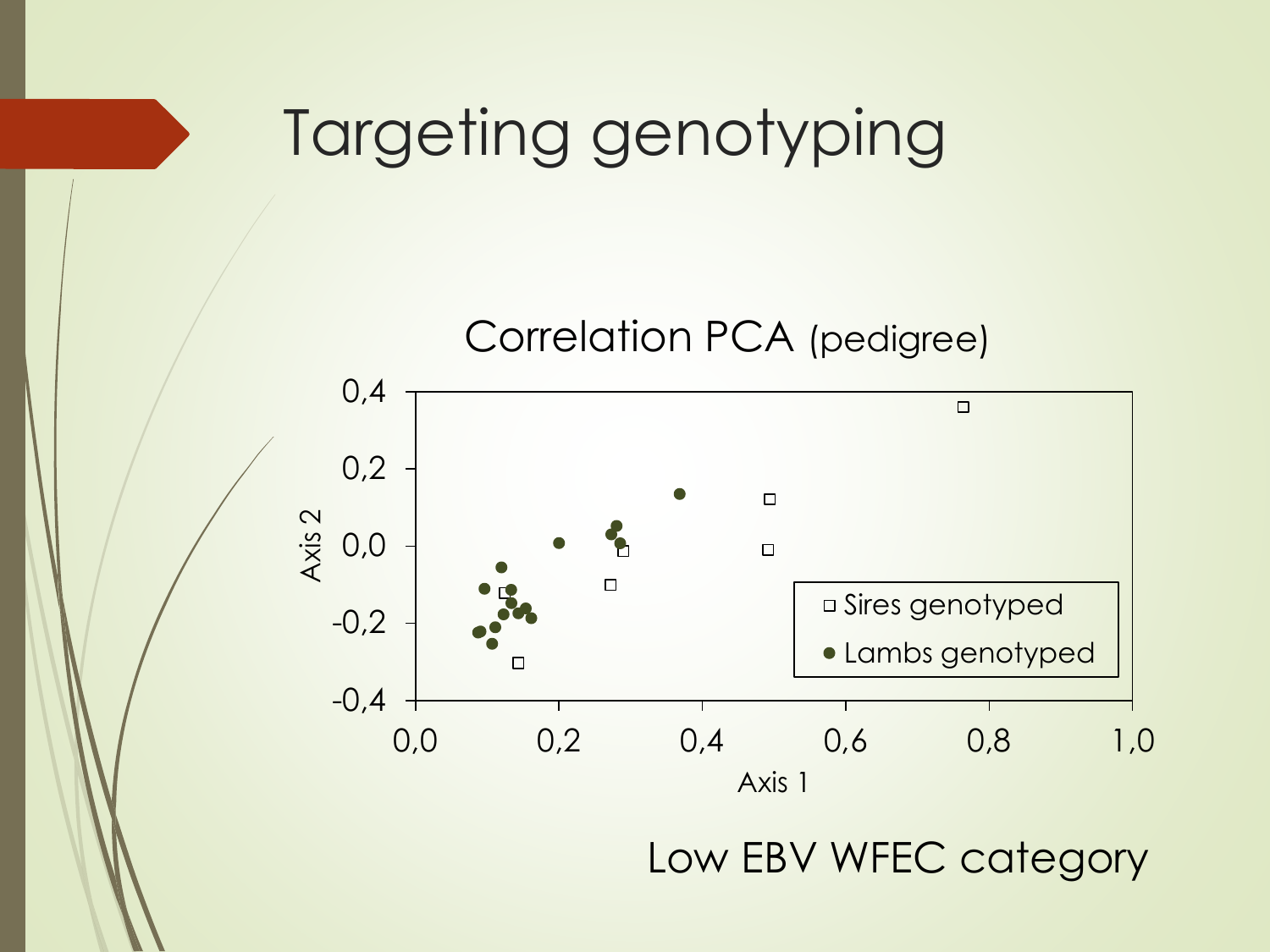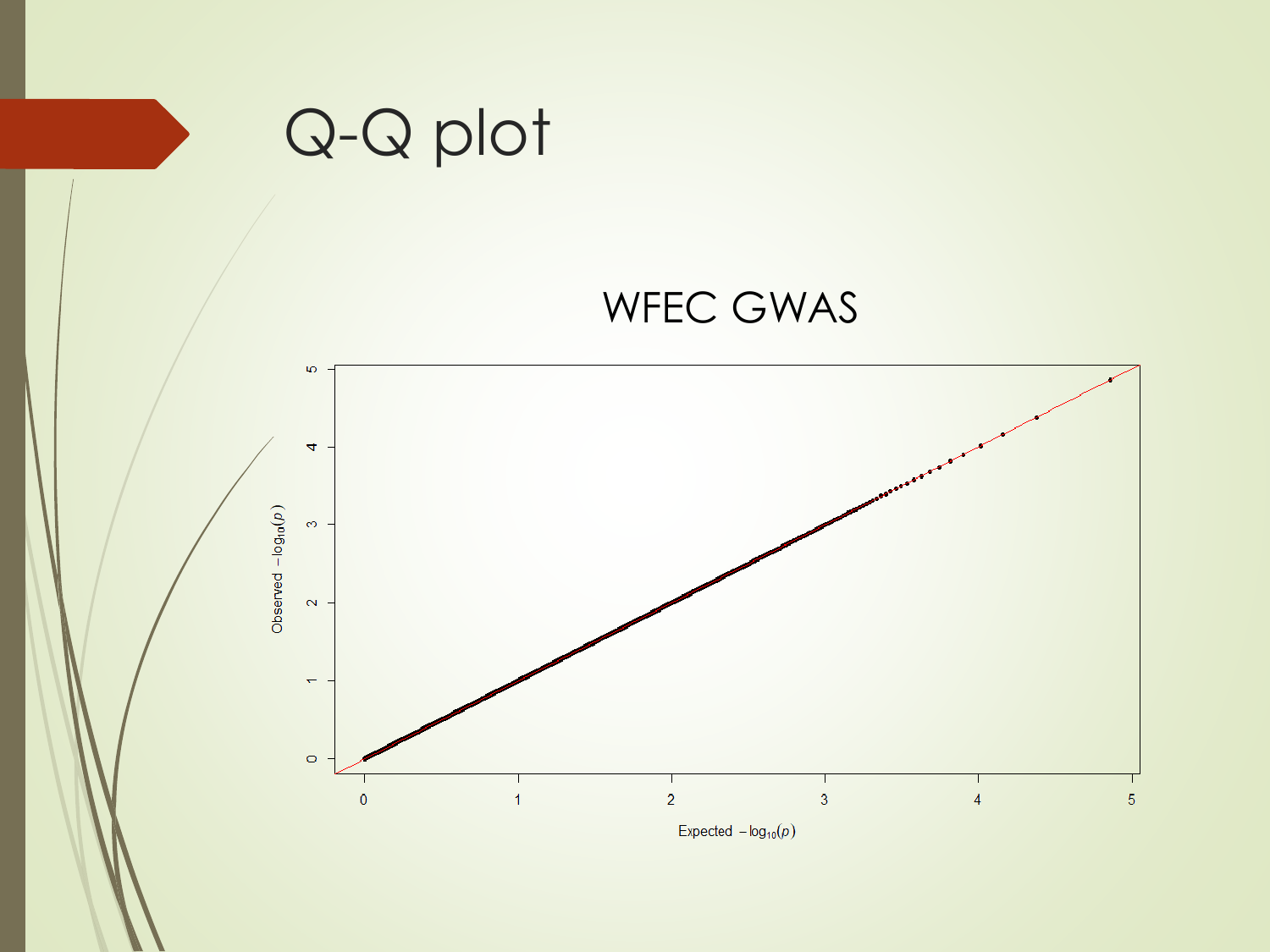## Summing up

- Connectedness varies in U.S. sheep breeds
	- ➢Impacts extent of attention needed
- Genomic relatedness improves connectedness
	- ➢But currently little genotyping in U.S. sheep industry
- Still, pedigree-based connectedness can assist in targeting sheep for genotyping